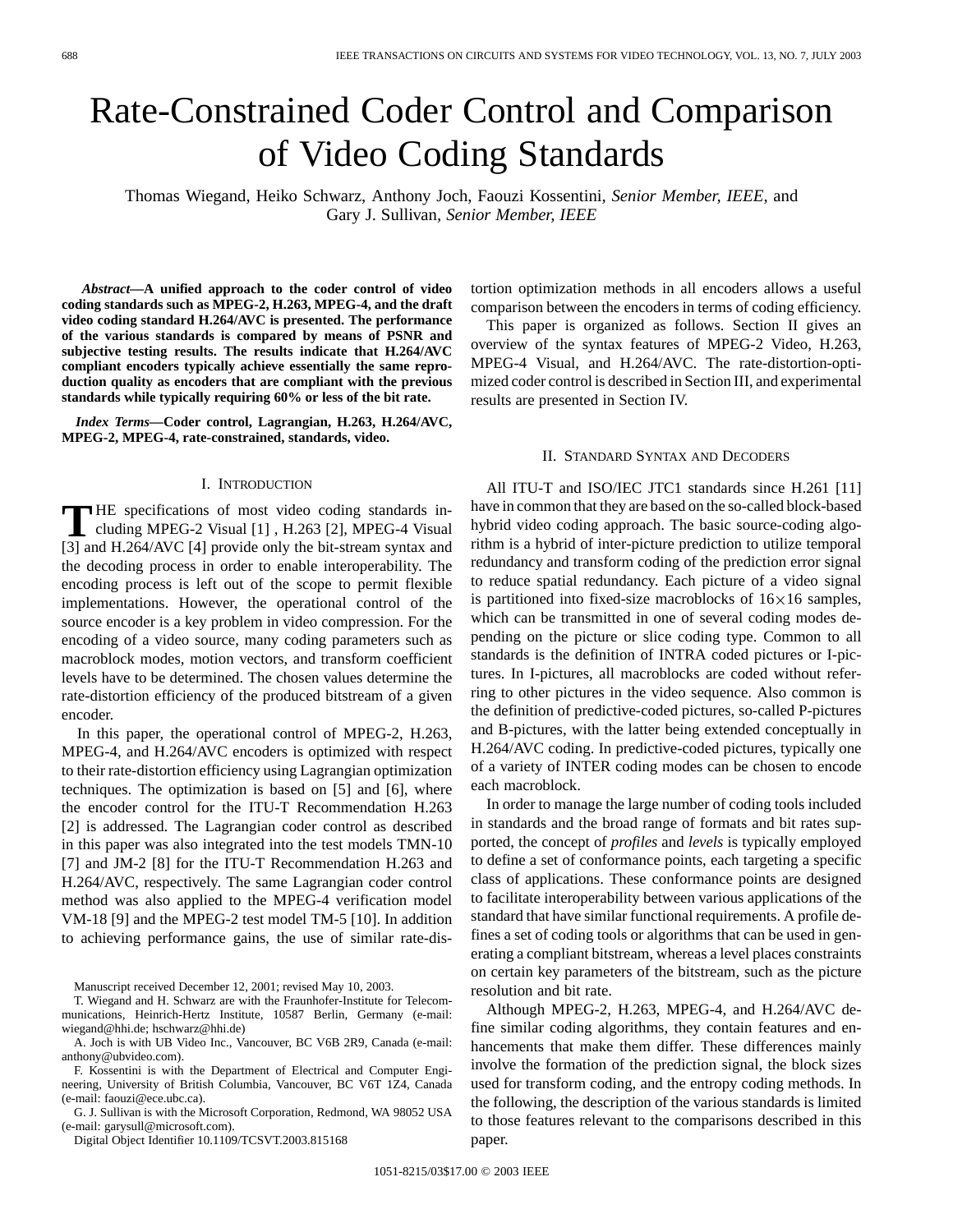# *A. ISO/IEC Standard 13 818-2/ITU-T Recommendation H.262: MPEG-2*

MPEG-2 forms the heart of broadcast-quality digital television for both standard-definition and high-definition television (SDTV and HDTV) [1], [12], [13]. MPEG-2 video (IS 13 818-2/ITU-T Recommendation H.262) was designed to encompass MPEG-1 [14] and to also provide high quality with interlaced video sources at bit rates in the range of 4–30 Mbit/s. Although usually thought of as an ISO standard, MPEG-2 video was developed as an official joint project of both the ISO/IEC JTC1 and ITU-T organizations, and was completed in late 1994.

MPEG-2 incorporates various features from H.261 and MPEG-1. It uses the basic coding structure that is still predominant today. For each macroblock, which consists of one  $16 \times 16$ luminance block and two  $8 \times 8$  chrominance blocks for 4:2:0 formatted video sequences, a syntax element indicating the macroblock coding mode (and signalling a quantizer change) is transmitted. While all macroblocks of I-pictures are coded in INTRA mode, macroblocks of P-pictures can be coded in INTRA, INTER-16  $\times$  16, or SKIP mode. For the SKIP mode, runs of consecutive skipped macroblocks are transmitted and the representation of the picture in the skipped region is represented using INTER prediction without adding any residual difference representation. In B-pictures, the prediction signal for the motion-compensated INTER-16  $\times$  16 mode can be formed by forward, backward, or bidirectionally interpolated prediction. The motion compensation is generally based on  $16 \times 16$  blocks and utilizes half-pixel accurate motion vectors, with bilinear interpolation of half-pixel positions. The motion vectors are predicted from a single previously encoded motion vector in the same slice.

Texture coding is conducted using a DCT on blocks of  $8 \times 8$ samples, and uniform scalar quantization (with the exception of the central dead-zone) is applied that can be adjusted using quantization values from 2 to 62. Additionally, a perceptually weighted matrix based on the frequency of each transform coefficient (except the Intra DC coefficient) can be used. The entropy coding is performed using zig-zag scanning and two-dimensional run-level variable-length coding (VLC). There are two available VLC tables for transmitting the transform coefficient levels, of which one must be used for predictive-coded macroblocks and either can be used for INTRA macroblocks, as selected by the encoder on the picture level.

For the coding of interlaced video sources, MPEG-2 provides the concept of field pictures and field-coded macroblocks in frame pictures. The top and bottom field of an interlaced frame can be coded together as frame picture or as two separate field pictures. In addition to the macroblock coding modes described above, field-picture macroblocks can also be coded in INTER-16  $\times$  8 prediction mode, in which two different prediction signals are used, one for the upper and one for the lower half of a macroblock. For macroblocks in frame pictures, a similar coding mode is provided that uses different prediction signals for the top and bottom field lines of a macroblock. Macroblocks of both field and frame pictures can also be transmitted in dual prime mode. In this coding mode, the final prediction for each field is formed by averaging two prediction signals, of which

one is obtained by referencing the field with the same parity and the other is obtained by referencing the field with the opposite parity as the current field. For coding of the residual data, MPEG-2 provides the possibility to use an alternative scanning pattern, which can be selected on picture level, and to choose between a frame- and field-based DCT coding of the prediction error signal.

The most widely implemented conformance point in the MPEG-2 standard is the Main profile at the Main Level (MP@ML). MPEG-2 MP@ML compliant encoders find application in DVD-video, digital cable television, terrestrial broadcast of standard definition television, and direct-broadcast satellite (DBS) systems. This conformance point supports coding of CCIR 601 content at bit rates up to 15 Mbit/s and permits use of B-pictures and interlaced prediction modes. In this work, an MPEG-2 encoder is included in the comparisons of video encoders for streaming and entertainment applications. The MPEG-2 bitstreams generated for our comparisons are compliant with the popular MP@ML conformance point with exception of the HDTV bitstreams, which are compliant with the MP@HL conformance point.

#### *B. ITU-T Recommendation H.263*

The first version of ITU-T Recommendation H.263 [2] defines a basic source-coding algorithm similar to that of MPEG-2, utilizing the INTER-16  $\times$  16, INTRA, and SKIP coding modes. But H.263 Baseline contains significant changes that make it more efficient at lower bit rates including median motion vector prediction and three-dimensional run-level-last VLC with tables optimized for lower bit rates.

Moreover, version 1 of H.263 contains eight Annexes (Annexes A–G) including four Annexes permitting source coding options (Annexes D, E, F, and G) for improved compression performance. Annexes D and F are in frequent use today. Annex D specifies the option for motion vectors to point outside the reference picture and to have longer motion vectors than H.263 Baseline. Annex F specifies the use of overlapped block motion compensation and four motion vectors per macroblock with each motion vector assigned to an  $8 \times 8$  subblock, i.e., the use of variable block sizes. Hence, an INTER- $8 \times 8$  coding mode is added to the set of possible macroblock modes.

H.263+ is the second version of H.263 [2], [15], where several optional features are added to H.263 as Annexes I through T. Annex J of H.263+ specifies a deblocking filter that is applied inside the motion prediction loop and is used together with the variable block-size feature of Annex F. H.263+ also adds some improvements in compression efficiency for the INTRA macroblock mode through prediction of intra-DCT transform coefficients from neighboring blocks and specialized quantization and VLC coding methods for intra coefficients. This advanced syntax is described in Annex I of the ITU-T Recommendation H.263+. Annex I provides significant rate-distortion improvements between 1 and 2 dB compared to the H.263 Baseline INTRA macroblock coding mode when utilizing the same amount of bits for both codecs [15]. Annex T of H.263+ removes some limitations of the Baseline syntax in terms of quantization and also improves chrominance fidelity by specifying a smaller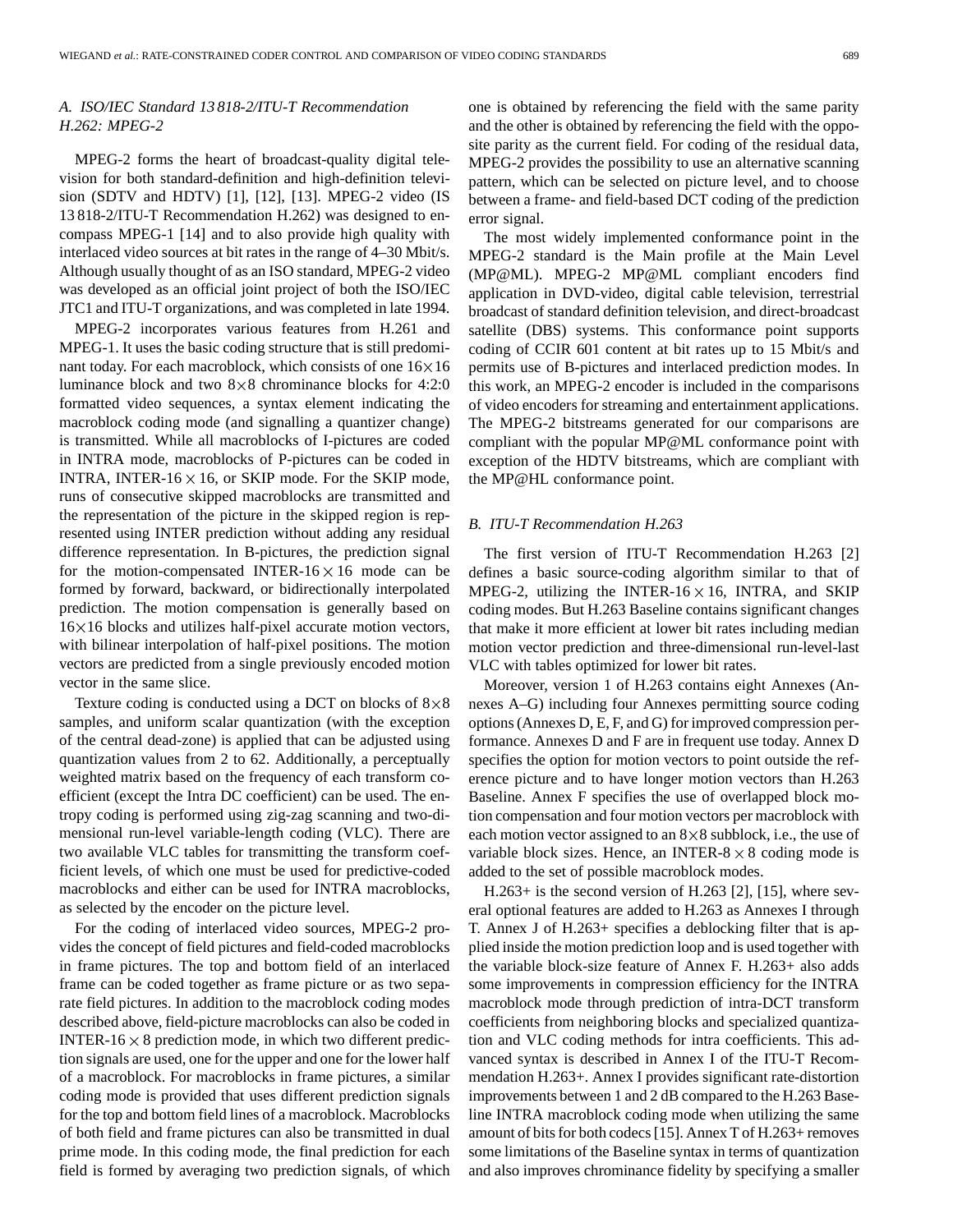step size for chrominance coefficients than for luminance. The remaining Annexes contain additional functionalities including specifications for custom and flexible video formats, scalability, and backward-compatible supplemental enhancement information.

A second set of extensions that adds three more optional modes to H.263 [2] was completed and approved late in the year 2000. This version is often referred to as H.263++. The data partitioned slice mode (Annex V) can provide enhanced resilience to bit-stream corruption, which typically occurs during transmission over wireless channels, by separating header and motion vector information from transform coefficients. Annex W specifies additional backward-compatible supplemental enhancement information including interlaced field indications, repeated picture headers, and the indication of the use of a specific fixed-point inverse DCT. Compression efficiency and robustness to packet loss can be improved by using the enhanced reference picture selection mode (Annex U), which enables long-term memory motion compensation [22], [23]. In this mode, the spatial displacement vectors that indicate motion-compensated prediction blocks are extended by variable time delay, permitting the predictions to originate from reference pictures other than the most recently decoded reference picture. Motion-compensation performance is improved because of the larger number of possible predictions that are available by including more reference frames in the motion search. In Annex U, two modes are available for the buffering of reference pictures. The sliding-window mode—in which only the most recent reference pictures are stored—is the simplest and most commonly implemented mode. In the more flexible adaptive buffering mode, buffer management commands can be inserted into the bitstream as side information, permitting an encoder to specify how long each reference picture remains available for prediction, with a constraint on the total size of the picture buffer. The maximum number of reference pictures is typically 5 or 10 when conforming to one of H.263's normative profiles, which are discussed next.

The ITU-T has recently approved Annex X of H.263, which provides a normative definition of profiles, or preferred combinations of optional modes, and levels, which specify maximum values for several key parameters of an H.263 bitstream. Similar to their use in MPEG-2, each profile is designed to target a specific key application, or group of applications that require similar functionality. In this work, the rate-distortion capabilities of the Baseline profile and the Conversational High Compression (CHC) profile are compared to other standards for use in videoconferencing applications. The Baseline profile supports only Baseline H.263 syntax (i.e., no optional modes) and exists to provide a profile designation to the minimal capability that all compliant decoders must support. The CHC profile includes most of the optional modes that provide enhanced coding efficiency without the added delay that is introduced by B-pictures and without any optional error resilience features. Hence, it is the best profile to demonstrate the optimal rate-distortion capabilities of the H.263 standard for use in interactive video applications. Additionally, the High-Latency (HL) profile of H.263, which adds support for B-pictures to the coding efficiency tools of the CHC profile, is included in the comparison of encoders for streaming applications, in which the added delay introduced by B-pictures is acceptable.

## *C. ISO/IEC Standard 14 496-2: MPEG-4*

MPEG-4 Visual [3] standardizes efficient coding methods for many types of audiovisual data, including natural video content. For this purpose, MPEG-4 Visual uses the Baseline H.263 algorithm as a starting point so that all compliant MPEG-4 decoders must be able to decode any valid Baseline H.263 bitstream. However, MPEG-4 includes several additional features that can improve coding efficiency.

While spatial coding in MPEG-4 uses the  $8 \times 8$  DCT and scalar quantization, MPEG-4 supports two different scalar quantization methods that are referred to as MPEG-style and H.263-style. In the MPEG-style quantization, perceptually weighted matrices, similar to those used in MPEG-2 assign a specific quantizer to each coefficient in a block, whereas in the H.263 method, the same quantizer is used for all ac coefficients. Quantization of DC coefficients uses a special nonlinear scale that is a function of the quantization parameter. Quantized coefficients are scanned in a zig-zag pattern and assigned run-length codes, as in H.263. MPEG-4 also includes alternate scan patterns for horizontally and vertically predicted INTRA blocks and the use of a separate VLC table for INTRA coefficients. These techniques are similar to those defined in Annex I of H.263.

Motion compensation in MPEG-4 is based on  $16 \times 16$  blocks and supports variable block sizes, as in Annex F of H.263, so that one motion vector can be specified for each of the  $8 \times 8$  subblocks of a macroblock, permitting the use of the INTER-8  $\times$  8 mode. Version 1 of MPEG-4 supports only motion compensation at half-pixel accuracy, with bilinear interpolation used to generate values at half-pixel positions. Version 2 of MPEG-4 additionally supports the use of quarter-pixel accurate motion compensation, with a windowed 8-tap sinc function used to generate half-pixel positions and bilinear interpolation for quarter-pixel positions. Motion vectors are permitted to point outside the reference picture and are encoded differentially after median prediction, according to H.263. MPEG-4 does not include a normative de-blocking filter inside the motion compensation loop, as in Annex J of H.263, but post filters may be applied to the reconstructed output at the decoder to improve visual quality.

The MPEG-4 Simple profile includes all features mentioned above, with the exception of the MPEG-style quantization method and quarter-pixel motion compensation. The Advanced Simple profile adds these two features, plus B-pictures, global motion compensation (GMC) and special tools for efficient coding of interlaced video. A video coder compliant with the Simple profile and the Advanced Simple profile will be used in our experiments.

# *D. ITU-T Recommendation H.264/ISO/IEC Standard 14 496-10 AVC: H.264/AVC*

H.264/AVC [4] is the latest joint project of the ITU-T VCEG and ISO/IEC MPEG. The H.264/AVC design covers a video coding layer (VCL) and a Network Adaptation Layer (NAL).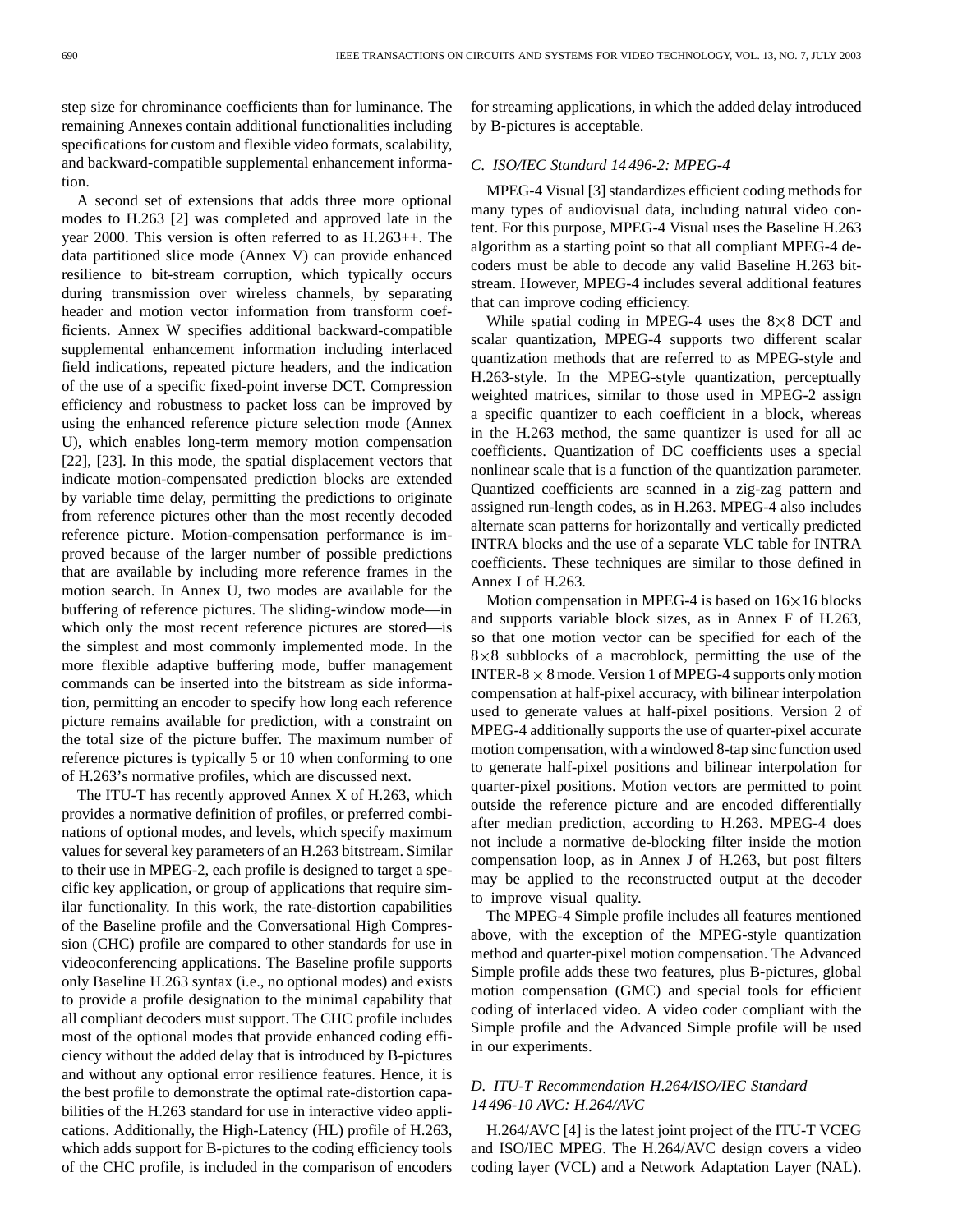Although the VCL design basically follows the design of prior video coding standards such as MPEG-2, H.263, and MPEG-4, it contains new features that enable it to achieve a significant improvement in compression efficiency in relation to prior coding standards. For details, please refer to [16]. Here, we will give a very brief description of the necessary parts of H.264/AVC in order to make the paper more self-contained.

In H.264/AVC, blocks of  $4 \times 4$  samples are used for transform coding, and thus a macroblock consists of 16 luminance and 8 chrominance blocks. Similar to the I-, P-, and B-pictures defined for MPEG-2, H.263, and MPEG-4, the H.264/AVC syntax supports I-, P-, and B-slices. A macroblock can always be coded in one of several INTRA coding modes. There are two classes of INTRA coding modes, which are denoted as INTRA- $16 \times 16$ and INTRA-4  $\times$  4 in the following. In contrast to previous standards where only some of the DCT-coefficients can be predicted from neighboring INTRA-blocks, in H.264/AVC, prediction is always utilized in the spatial domain by referring to neighboring samples of already coded blocks. When using the INTRA-4  $\times$  4 mode, each  $4 \times 4$  block of the luminance component utilizes one of nine prediction modes. The chosen modes are transmitted as side information. With the INTRA-16  $\times$  16 mode, a uniform prediction is performed for the whole luminance component of a macroblock. Four prediction modes are supported in the INTRA-16  $\times$  16 mode. For both classes of INTRA coding modes, the chrominance components are predicted using one of four possible prediction modes.

In addition to the INTRA modes, H.264/AVC provides various other motion-compensated coding modes for macroblocks in P-slices. Each motion-compensated mode corresponds to a specific partition of the macroblock into fixed size blocks used for motion description. Macroblock partitions with block sizes of  $16 \times 16$ ,  $16 \times 8$ ,  $8 \times 16$ , and  $8 \times 8$  luminance samples are supported by the syntax corresponding to the INTER-16  $\times$  16, INTER-16  $\times$  8, INTER-8  $\times$  16, and INTER-8  $\times$  8 macroblock modes, respectively. In case the INTER-8  $\times$  8 macroblock mode is chosen, each of the  $8 \times 8$  submacroblocks can be further partitioned into blocks of  $8 \times 8$ ,  $8 \times 4$ ,  $4 \times 8$ , or  $4 \times 4$  luminance samples. H.264/AVC generally supports multi-frame motion-compensated prediction. That is, similar to Annex U of H.263, more than one prior coded picture can be used as reference for the motion compensation. In H.264/AVC, motion compensation is performed with quarter-pixel accurate motion vectors. Prediction values at half-pixel locations are obtained by applying a one-dimensional six-tap finite impulse response (FIR) filter in each direction requiring a half-sample offset (horizontal or vertical or both, depending on the value of the motion vector), and prediction values at quarter-pixel locations are generated by averaging samples at the integerand half-pixel positions. The motion vector components are differentially coded using either median or directional prediction from neighboring blocks.

In comparison to MPEG-2, H.263, and MPEG-4, the concept of B-slices is generalized in H.264/AVC. For details please refer to [17]. B-slices utilize two distinct reference picture lists, and four different types of INTER prediction are supported: list 0, list 1, bi-predictive, and direct prediction. While list 0 prediction indicates that the prediction signal is formed by motion compensation from a picture of the first reference picture list, a picture of the second reference picture list is used for building the prediction signal if list 1 prediction is used. In the bi-predictive mode, the prediction signal is formed by a weighted average of a motion-compensated list 0 and list 1 prediction signal. The direct prediction mode differs from the one used in H.263 and MPEG-4 in that no delta motion vector is transmitted. Furthermore, there are two methods for obtaining the prediction signal, referred to as temporal and spatial direct prediction, which can be selected by an encoder on the slice level. B-slices utilize a similar macroblock partitioning to P-slices. Besides the INTER-16  $\times$  16, INTER-16  $\times$  8, INTER-8  $\times$  16, INTER-8  $\times$  8 and the INTRA modes, a macroblock mode that utilizes direct prediction, the DIRECT mode, is provided. Additionally, for each  $16 \times 16$ ,  $16 \times 8$ ,  $8 \times 16$ , and  $8 \times 8$  partition, the prediction method (list 0, list 1, bi-predictive) can be chosen separately. An  $8 \times 8$  partition of a B-slice macroblock can also be coded in DIRECT-8  $\times$  8 mode. If no prediction error signal is transmitted for a DIRECT macroblock mode, it is also referred to as B-slice SKIP mode.

H.264/AVC is basically similar to prior coding standards in that it utilizes transform coding of the prediction error signal. However, in H.264/AVC the transformation is applied to  $4 \times 4$ blocks and, instead of the DCT, H.264/AVC uses a separable integer transform with basically the same properties as a  $4 \times 4$ DCT. Since the inverse transform is defined by exact integer operations, inverse-transform mismatches are avoided. An additional  $2\times 2$  transform is applied to the four DC coefficients of each chrominance component. If the INTRA  $16\times 16$ -mode is in use, a similar operation extending the length of the transform basis functions is performed on the  $4 \times 4$  DC coefficients of the luminance signal.

For the quantization of transform coefficients, H.264/AVC uses scalar quantization, but without an extra-wide dead-zone around zero as found in H.263 and MPEG-4. One of 52 quantizers is selected for each macroblock by the quantization parameter  $Q$ . The quantizers are arranged in a way that there is an increase of approximately 12.5% in quantization step size when incrementing  $Q$  by one. The transform coefficient levels are scanned in a zig-zag fashion if the block is part of a macroblock coded in frame mode; for field-mode macroblocks, an alternative scanning pattern is used. The  $2 \times 2$  DC coefficients of the chrominance components are scanned in raster-scan order. All syntax elements of a macroblock including the vectors of scanned transform coefficient levels are transmitted by entropy coding methods.

Two methods of entropy coding are supported by H.264/AVC. The default entropy coding method uses a single infinite-extend codeword set for all syntax elements except the residual data. The vectors of scanned transform coefficient levels are transmitted using a more sophisticated method called context-adaptive VLC (CAVLC). This scheme basically uses the concept of run-length coding as it is found in MPEG-2, H.263, and MPEG-4; however, VLC tables for various syntax elements are switched depending on the values of previously transmitted syntax elements. Since the VLC tables are well designed to match the corresponding conditional statistics, the entropy coding performance is improved in com-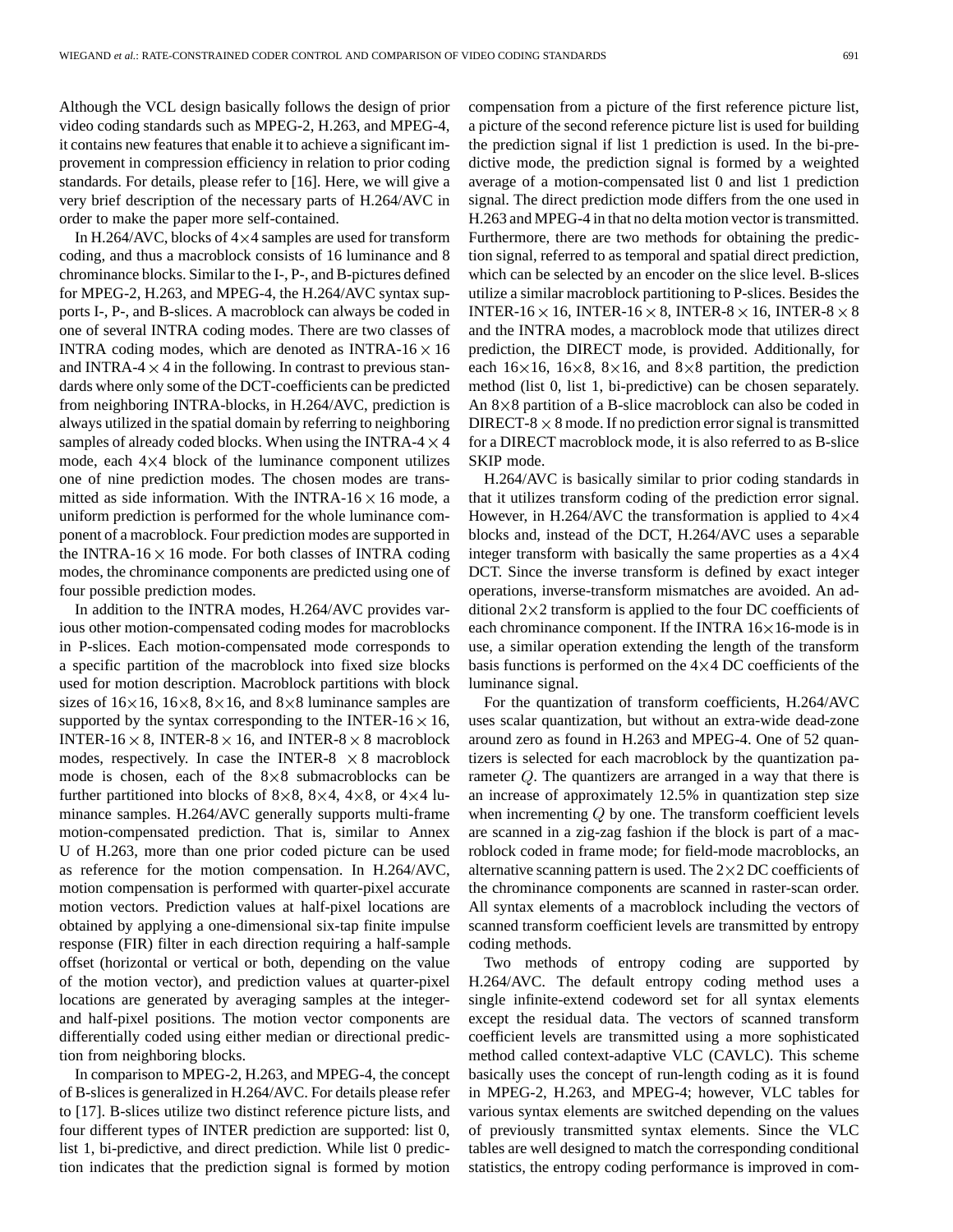parison to schemes using a single VLC table. The efficiency of entropy coding can be improved further if the context-adaptive binary arithmetic coding (CABAC) is used. On the one hand, the usage of arithmetic coding allows the assignment of a noninteger number of bits to each symbol of an alphabet, which is extremely beneficial for symbol probabilities much greater than 0.5. On the other hand, the usage of adaptive codes permits adaptation to nonstationary symbol statistics. Another important property of CABAC is its context modeling. The statistics of already coded syntax elements are used to estimate conditional probabilities of coding symbols. Inter-symbol redundancies are exploited by switching several estimated probability models according to already coded symbols in the neighborhood of the symbol to encode. For details about CABAC, please refer to [18].

For removing block-edge artifacts, the H.264/AVC design includes a de-blocking filter, which is applied inside the motion prediction loop. The strength of filtering is adaptively controlled by the values of several syntax elements.

Similar to MPEG-2, a frame of interlaced video can be coded as a single frame picture or two separate field pictures. Additionally, H.264/AVC supports a macroblock-adaptive switching between frame and field coding. Therefore, a pair of vertically adjacent macroblocks is considered as a coding unit, which can be either transmitted as two frame macroblocks or a top and a bottom field macroblock.

In H.264/AVC, three profiles are defined. The Baseline profile includes all described features except B-slices, CABAC, and the interlaced coding tools. Since the main target application area of the Baseline profile is the interactive transmission of video, it is used in the comparison of video encoders for videoconferencing applications. In the comparison for video streaming and entertainment applications, which allow a larger delay, the Main profile of H.264/AVC is used. The Main profile adds support for B-slices, the highly efficient CABAC entropy coding method, as well as the interlaced coding tools.

## III. VIDEO CODER CONTROL

One key problem in video compression is the operational control of the source encoder. This problem is compounded because typical video sequences contain widely varying content and motion, necessitating the selection between different coding options with varying rate-distortion efficiency for different parts of the image. The task of coder control is to determine a set of coding parameters, and thereby the bitstream, such that a certain rate-distortion trade-off is achieved for a given decoder. This article focuses on coder control algorithms for the case of error-free transmission of the bitstream. For a discussion of the application of coder control algorithms in the case of error-prone transmission, please refer to [19]. A particular emphasis is on Lagrangian bit-allocation techniques, which have emerged to form the most widely accepted approach in recent standard development. The popularity of this approach is due to its effectiveness and simplicity. For completeness, we briefly review the Lagrangian optimization techniques and their application to video coding.

## *A. Optimization Using Lagrangian Techniques*

Consider  $K$  source samples that are collected in the  $K$ -tuple  $S = (S_1, \ldots, S_K)$ . A source sample  $S_k$  can be a scalar or vector. Each source sample  $S_k$  can be quantized using several possible coding options that are indicated by an index out of the set  $O_k = (O_{k1}, \ldots, O_{kN_k})$ . Let  $I_k \in O_k$  be the selected index to code  $S_k$ . Then the coding options assigned to the elements in **S** are given by the components in the K-tuple  $I = (I_1, \ldots, I_K)$ . The problem of finding the combination of coding options that minimizes the distortion for the given sequence of source samples subject to a given rate constraint  $R_c$  can be formulated as

$$
\min_{\mathbf{I}} \quad D(\mathbf{S}, \mathbf{I})
$$
\n
$$
\text{subject to} \quad R(\mathbf{S}, \mathbf{I}) \le R_c. \tag{1}
$$

Here,  $D(S, I)$  and  $R(S, I)$  represent the total distortion and rate, respectively, resulting from the quantization of  $S$  with a particular combination of coding options  $I$ . In practice, rather than solving the constrained problem in  $(1)$ , an unconstrained formulation is employed, that is

$$
\mathbf{I}^* = \underset{I}{\text{argmin}} J(\mathbf{S}, \mathbf{I}|\lambda)
$$
  
with  $J(\mathbf{S}, \mathbf{I}|\lambda) = D(\mathbf{SI}) + \lambda \cdot R(\mathbf{SI})$  (2)

and  $\lambda \geq 0$  being the Lagrange parameter. This unconstrained solution to a discrete optimization problem was introduced by Everett [20]. The solution  $\mathbf{I} *$  to (2) is optimal in the sense that if a rate constraint  $R_c$  corresponds to  $\lambda$ , then the total distortion  $D(S, I^*)$  is minimum for all combinations of coding options with bit rate less or equal to  $R_c$ .

We can assume additive distortion and rate measures, and let these two quantities be only dependent on the choice of the parameter corresponding to each sample. Then, a simplified Lagrangian cost function can be computed using

$$
J(S_k, \mathbf{I}|\lambda) = J(S_k, I_k|\lambda). \tag{3}
$$

In this case, the optimization problem in (3) reduces to

$$
\min_{I} \sum_{k=1}^{K} J(S_k, \mathbf{I}|\lambda) = \sum_{k=1}^{K} \min_{I_k} J(S_k, I_k|\lambda)
$$
(4)

and can be easily solved by independently selecting the coding option for each  $S_k \in S$ . For this particular scenario, the problem formulation is equivalent to the bit-allocation problem for an arbitrary set of quantizers, proposed by Shoham and Gersho [21].

#### *B. Lagrangian Optimization in Hybrid Video Coding*

The application of Lagrangian techniques to control a hybrid video coder is not straightforward because of temporal and spatial dependencies of the rate-distortion costs. Consider a blockbased hybrid video codec such as H.261, H.263, H.264/AVC or MPEG-1/2/4. Let the image sequence  $s$  be partitioned into K distinct blocks  $A_k$  and the associated pixels be given as  $S_k$ . The options  $\mathbf{O}_k$  to encode each block  $S_k$  are categorized into INTRA and INTER, i.e., predictive coding modes with associated parameters. The parameters are transform coefficients and quantizer value  $Q$  for both modes plus one or more motion vectors for the INTER mode. The parameters for both modes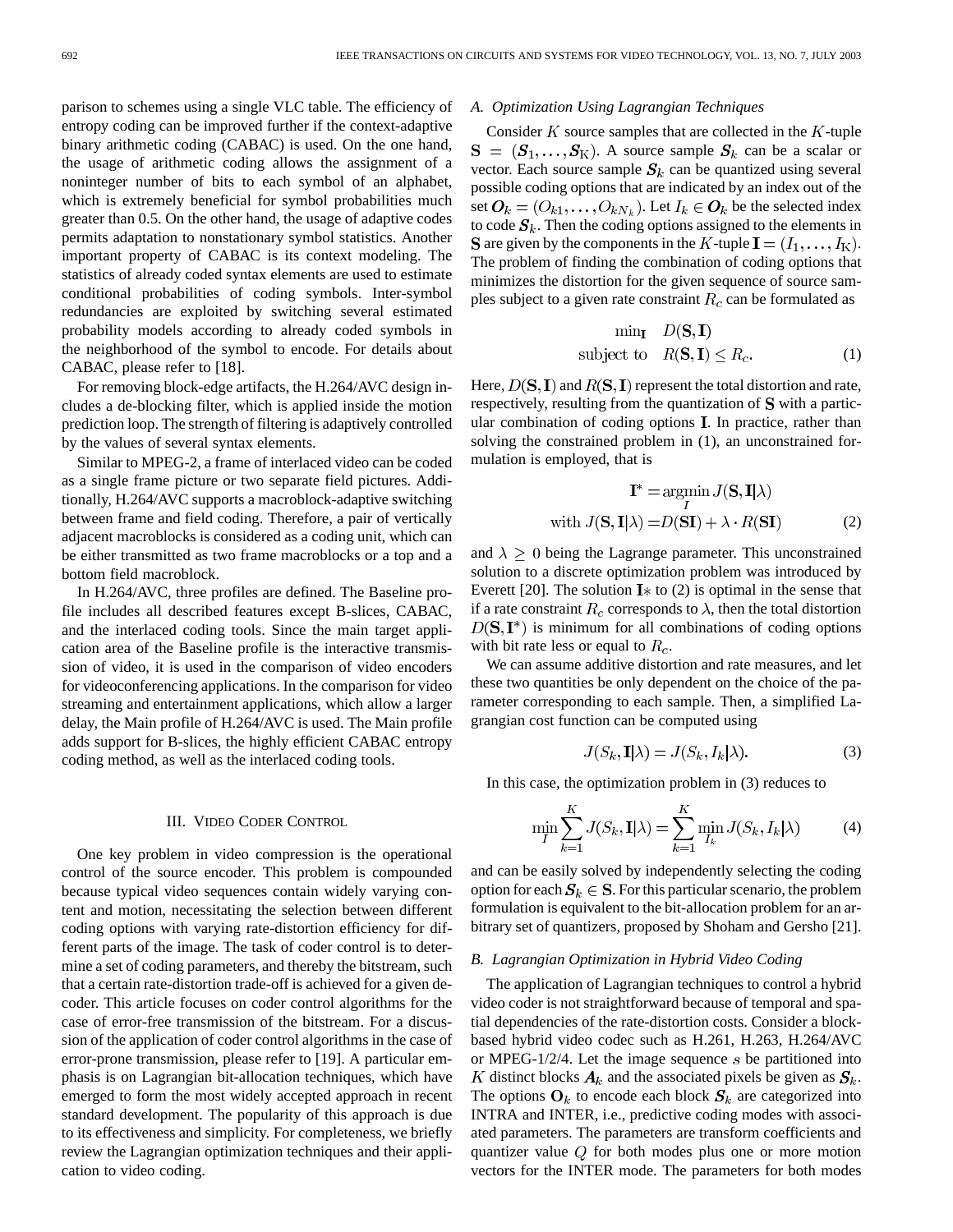are often predicted using transmitted parameters of preceding modes inside the image. Moreover, the INTER mode introduces a temporal dependency because reference is made to prior decoded pictures via motion compensated prediction. Hence, the optimization of a hybrid video encoder would require the minimization of the Lagrangian cost function in (2) for all blocks in the entire sequence. This minimization would have to proceed over the product space of the coding mode parameters. This product space is by far too large to be evaluated. Therefore, various publications elaborate on reductions of the product space and thus reducing complexity. For an overview, please refer to [24].

A simple and widely accepted method of INTER coding mode selection is to search for a motion vector that minimizes a Lagrangian cost criterion prior to residual coding. The bits and distortion of the following residual coding stage are either ignored or approximated. Then, given the motion vector(s), the parameters for the residual coding stage are encoded. The minimization of a Lagrangian cost function for motion estimation as given in (3) was first proposed by Sullivan and Baker [25].

Therefore, we split the problem of optimum bit allocation for INTER modes in a motion estimation and successive macroblock mode decision process between INTER or INTRA coding modes. The utilized macroblock mode decision is similar to [26] but without consideration of the dependencies of distortion and rate values on coding mode decisions made for past or future macroblocks. Hence, for each macroblock, the coding mode with associated parameters is optimized given the decisions made for prior coded blocks only. Consequently, the coding mode for each block is determined using the Lagrangian cost function in (3). Let the Lagrange parameter  $\lambda_{\text{MODE}}$  and the quantizer value  $Q$  be given. The Lagrangian mode decision for a macroblock  $S_k$  proceeds by minimizing

$$
J_{\text{MODE}}(\mathbf{S}_k, I_k | Q, \lambda_{\text{MODE}}) =
$$
  

$$
D_{\text{REC}}(\mathbf{S}_k, I_k | Q) + \lambda_{\text{MODE}} R_{\text{REC}}(\mathbf{S}_k, I_k | Q) \quad (5)
$$

where the macroblock mode  $I_k$  is varied over the sets of possible macroblock modes for the various standards. As an example, the following sets of macroblock modes can be used for P-pictures (or P-slices) when coding progressive-scanned video:

- $\bullet$  *MPEG-2:* INTRA, SKIP, INTER-16  $\times$  16;
- *H.263/MPEG-4:* INTRA, SKIP, INTER-16 × 16, INTER- $8 \times 8$ ;
- $H.264/AVC$ : INTRA-4  $\times$  4, INTRA-16  $\times$  16, SKIP, INTER-16  $\times$  16, INTER-16  $\times$  8, INTER-8  $\times$  16, INTER- $8 \times 8$ .

Please note that although sometimes named identically here, the various modes are different between the above various standards.

H.264/AVC additionally provides the following set of submacroblock types for each  $8 \times 8$  submacroblock of a P-slice macroblock that is coded in INTER-8  $\times$  8 mode: INTER-8  $\times$  8, INTER-8  $\times$  4, INTER-4  $\times$  8, and INTER-4  $\times$  4.

The distortion  $D_{\text{REC}}(S_k, I_k|Q)$  and rate  $R_{\text{REC}}(S_k, I_k|Q)$ for the various modes are computed as follows: For the INTRA modes, the corresponding  $8 \times 8$  (MPEG-2, H.263/MPEG-4) or  $4 \times 4$  (H.264/AVC) blocks of the macroblock  $S_k$  are processed by transformation and subsequent quantization. The distortion  $D_{\text{REC}}(\mathbf{S}_k, \text{INTRA}|Q)$  is measured as the sum of the squared differences (SSD) between the reconstructed  $(s')$  and the original  $(s)$  macroblock pixels

$$
SSD = \sum_{(x,y)\in A} |s[x, y, t] - s'[x, y, t]|^2
$$
 (6)

where  $\overrightarrow{A}$  is the subject macroblock. The rate  $R_{\text{REC}}(S_k, \text{INTRA}|Q)$  is the rate that results after entropy coding.

For the SKIP mode, the distortion  $D_{\text{REC}}(S_k, \text{SKIP}|Q)$  and rate  $R_{\text{REC}}(\mathbf{S}_k, \text{SKIP}|Q)$  do not depend on the current quantizer value. The distortion is determined by the SSD between the current picture and the value of the inferred INTER prediction, and the rate is given as one bit per macroblock for H.263 and MPEG-4, and approximately one bit per macroblock for MPEG-2 and H.264/AVC.

The computation of the Lagrangian costs for the INTER modes is much more demanding than for the INTRA and SKIP modes. This is because of the block motion estimation step. The size of the blocks  $S_i$  within a macroblock is  $A \times B$ pixels for the INTER- $A \times B$  mode. Given the Lagrange parameter  $\lambda_{\text{MOTION}}$  and the decoded reference picture s', rate-constrained motion estimation for a block  $S_i$  is performed by minimizing the Lagrangian cost function

$$
\boldsymbol{m}_i = \arg\min_{m \in M} \left\{ D_{DFD}(\boldsymbol{S}_i, \boldsymbol{m}) + \lambda_{\text{MOTION}} R_{\text{MOTION}}(\boldsymbol{S}_i, \boldsymbol{m}) \right\} \quad (7)
$$

where  $M$  is the set of possible coding modes and with the distortion term being given by

$$
D_{DFD}(\mathbf{S}_i, \mathbf{m}) = \sum_{(x,y)\in A_i} |s[x, y, t] - s'[x - m_x, y - m_y, t - m_t]|^p \quad (8)
$$

with  $p = 1$  for the SAD and  $p = 2$  for the SSD.  $R_{\text{MOTION}}(\mathbf{S}_i, \mathbf{m})$  is the number of bits to transmit all components of the motion vector  $(m_x, m_y)$ , and, in case multiple reference frames are used,  $m_t$ . The search range  $\dot{M}$  is  $\pm 32$  integer pixel positions horizontally and vertically and either 1 or more prior decoded pictures are referenced. Depending on the use of SSD or SAD, the Lagrange parameter  $\lambda_{\text{MOTION}}$  has to be adjusted.

The motion search that minimizes (7) proceeds first over integer-pixel locations. Then, the best of those integer-pixel motion vectors is tested whether one of the surrounding half-pixel positions provides a cost reduction in (7). This procedure of determination of a subpixel position is called half-pixel refinement. In the case quarter-pixel motion accuracy is used, the previously determined half-pixel location is used as the center for the corresponding subpixel refinement step, respectively. The subpixel refinement yields the resulting motion vector  $m_i$ . The resulting prediction error signal  $u[x, y, t, m_i]$  is processed by transformation and subsequent quantization, as in the INTRA mode case. The distortion  $D_{\text{REC}}$  is also measured as the SSD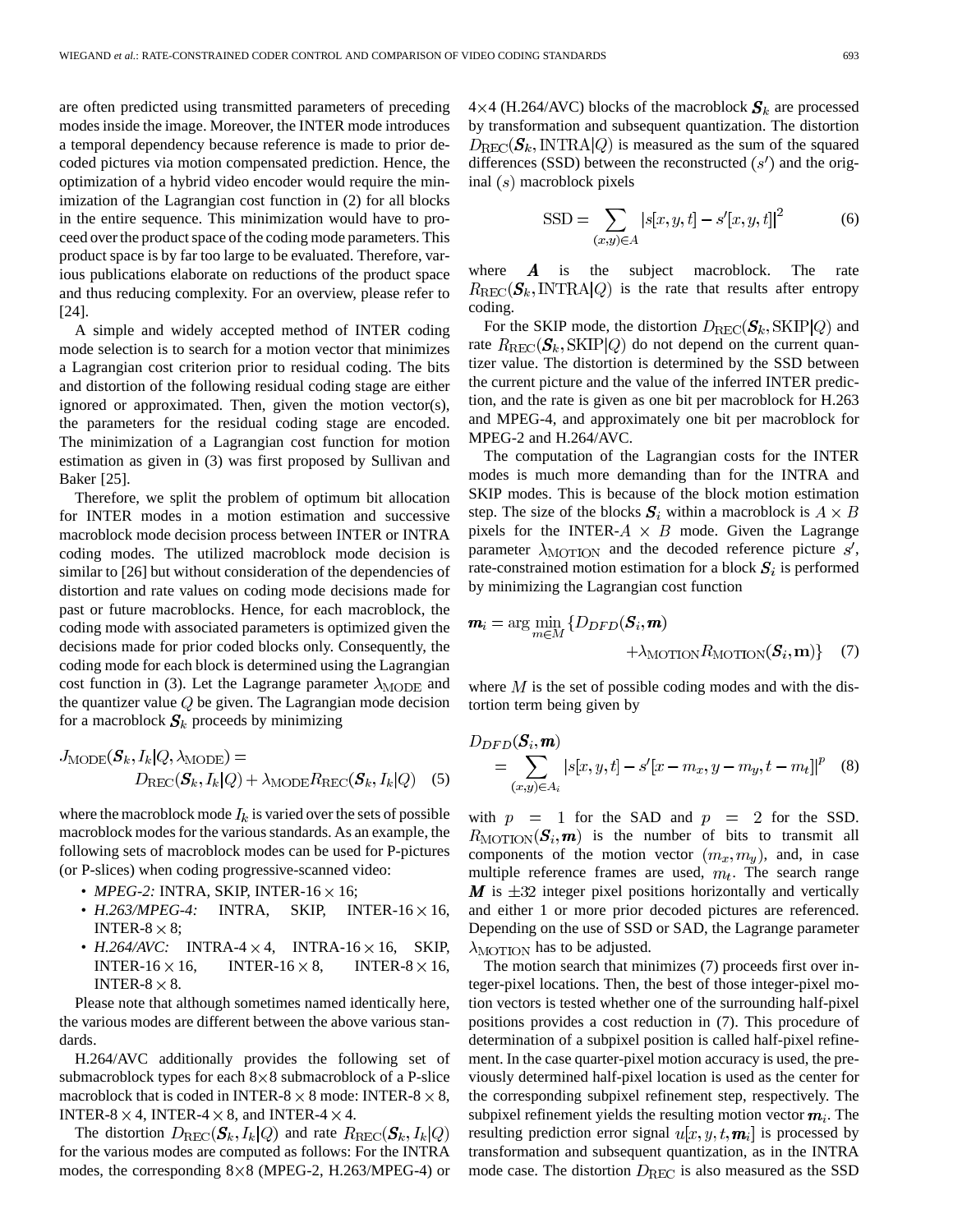between the reconstructed and the original macroblock pixels. The rate  $R_{\text{REC}}$  is given as the sum of the bits for the mode information, the motion vectors as well as the transform coefficients.

A final remark should be made regarding the choice of the Lagrange parameters  $\lambda_{\text{MODE}}$  and  $\lambda_{\text{MOTION}}$ . In [24], [27] it was shown via experimental results that the following relationship is efficient for H.263/MPEG-4:

$$
\lambda_{\text{MODE}} = 0.85 \cdot Q_{H.263}^2 \tag{9}
$$

and for SAD in (7)

$$
\lambda_{\text{MOTION}} = \sqrt{\lambda_{\text{MODE}}}.\tag{10}
$$

Correspondingly, for SSD in (7), we would use

$$
\lambda_{\text{MOTION}} = \lambda_{\text{MODE}}.\tag{11}
$$

The experiment that lead to the relationship in (8) has also been conducted for H.264/AVC providing the following equation:

$$
\lambda_{\text{MODE}} = 0.85 \cdot 2^{(Q_{H.264} - 12)/3} \tag{12}
$$

for  $\lambda_{\text{MODE}}$ , and (10) and (11) for  $\lambda_{\text{MOTION}}$ .

Thus, rate control in those codecs is conducted via controlling for instance the quantization parameter and adjusting the Lagrange parameters accordingly using (9)–(12).

#### IV. COMPARISON

We performed three separate experiments, each targeting a particular application area. The first experiment evaluates performance for video streaming while the second experiment targets videoconferencing. The coding features used in these two applications differ primarily in that the low delay constraints that are imposed in the videoconferencing experiment are relaxed in the video streaming case. Additionally, appropriate content is selected to represent each application space. The third experiment addresses entertainment-quality applications. In this experiment, the coding features are similar to those used in the video streaming case, but high-resolution video sources are used.

#### *A. Video Streaming Applications*

Table I shows results for a set of test sequences and test conditions selected to represent a video streaming application. We have measured performance using Lagrangian RD-optimized encoders for this set of test conditions when encoding in conformance to four different standards/profiles: MPEG-2 MP, H.263 HLP, MPEG-4 ASP, and H.264/AVC MP (using the latest reference software JM-61e). Details about the input sequences used in the tests are listed in Appendix B. All coders used only one I-picture at the beginning of a sequence, and two B-pictures have been inserted between each two successive P-pictures. Full search motion estimation with a range of  $\pm 32$  integer pixels was used by all encoders along with the Lagrangian Coder Control described in Section III.

The MPEG-2 Visual encoder generated bitstreams that are compliant with the popular ML@MP conformance point and the H.263 encoder used the HLP features. For MPEG-4

Visual, the ASP was used with quarter-sample accurate motion compensation and global motion compensation enabled. Additionally, the recommended de-blocking/de-ringing filter was applied as a post-processing operation. For the H.264/AVC JM-61e coder, the Main profile was used with CABAC as entropy coding method. We have generally used five reference frames for both H.263 and H.264/AVC. The usage of B-pictures in the H.264/AVC encoder was restricted in a way that B-pictures are not used as reference pictures, and that all preceding reference pictures (in decoding order) are inserted in reference picture list 0, while only the future reference picture is placed in reference picture list 1. That is, this restricted B-picture concept for H.264/AVC used in the comparison is very similar to that of MPEG-2, H.263, and MPEG-4. To achieve the target bit rate, a fixed quantization paramater setting was selected that resulted in the bit rate shown (with a change in the quantization parameter setting at one point during the sequence to fine-tune the target rate).

The target bit rates were always hit with a difference of approximately 2%, except in two cases for MPEG-2 MP that are marked with "\*", where using the maximum step size did not result in a sufficiently low bit rate. The quantization parameter for B-pictures was set in such a way that the corresponding quantization step size was approximately 20% larger than that for P-pictures for all codecs. Table I shows that with the H.264/AVC compliant encoder, performance gains of 1–3 dB are achieved in comparison with the MPEG-4 coder, 1–5 dB are achieved in comparison with H.263, and 3–6 dB are achieved in comparison with MPEG-2.

In the left column of Fig. 1, rate-distortion curves for the four codecs are plotted for selected sequences. The test points shown in Table I are marked inside the plots by white circles. For all sequences, H.264/AVC significantly outperforms the other codecs. In the right column of Fig. 1 the bit-rate savings relative to the worst tested video coding standard, MPEG-2, is plotted against the PSNR of the luminance component for H.263 HLP, MPEG-4 ASP, and H.264/AVC MP.

Table II presents the average bit-rate savings provided by each encoder relative to all other tested encoders over the entire set of sequences and bit rates. It can be seen that H.264/AVC Coding significantly outperforms all other standards. On the most complex sequence of the test set, Mobile & Calendar (CIF, 30 Hz), average bit-savings of more than 70% relative to MPEG-2 are realized. Bit-rate savings are as low as 50% on the Flower Garden sequence in CIF resolution (15 Hz), with an average of 63% over the entire test set. H.264/AVC Main profile provides more than 35% bit-rate savings relative to its two nearest competitors, MPEG-4 Advanced Simple and H.263 CHC. Note that H.264/AVC includes all of the main technical features used in these other encoder configurations, plus several additional features. The highly flexible motion model, the loop filtering, and the very efficient context-based arithmetic coding scheme are the three primary factors that enable the superior rate-distortion performance of H.264/AVC Main profile.

## *B. Videoconferencing Applications*

This experiment evaluates coding performance for interactive video applications, such as videoconferencing, in which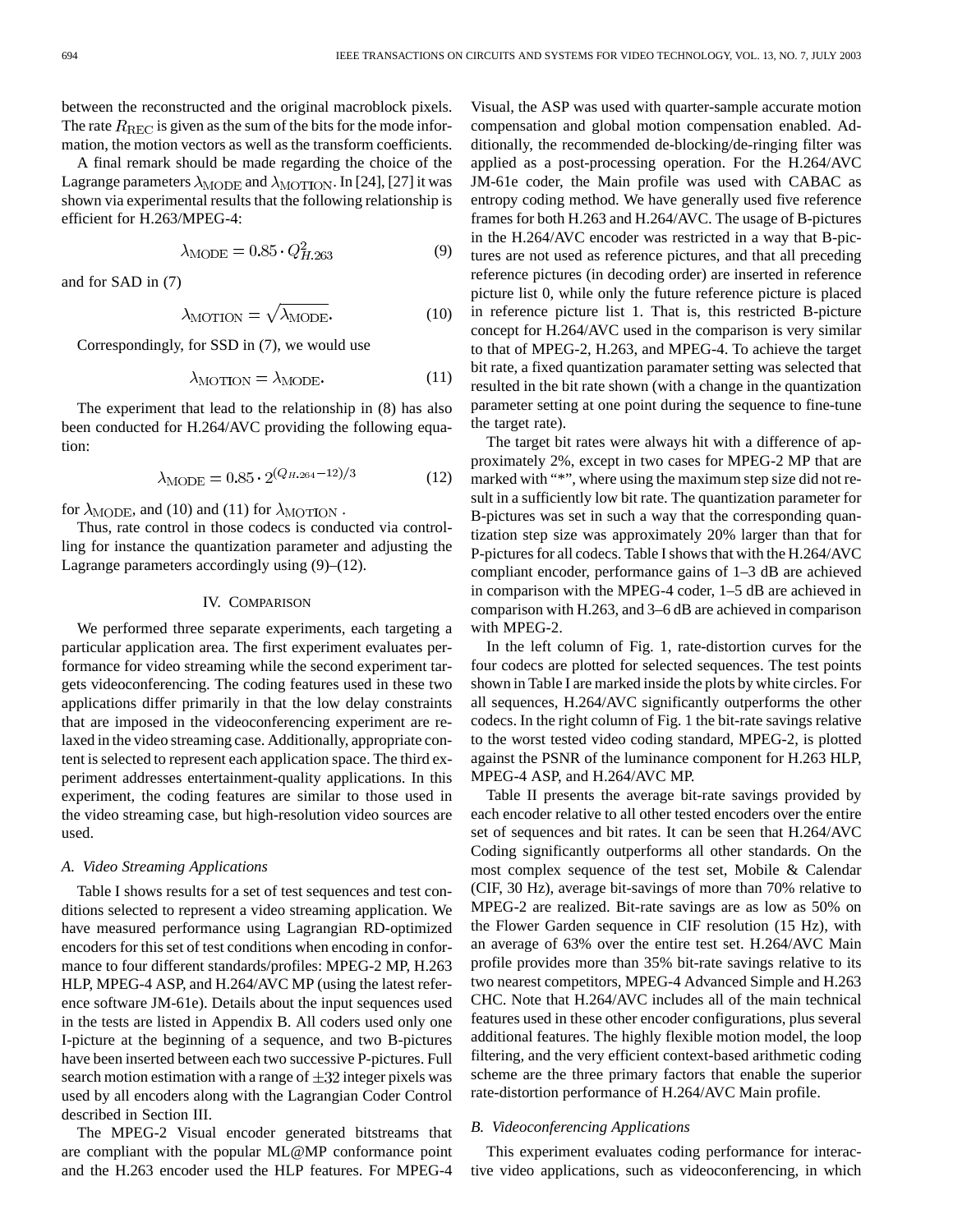TABLE I FIXED BIT-RATE RESULTS FOR VIDEO STREAMING APPLICATIONS

|                                  |          | MPEG-2 |               |               |         | <b>H.263 HLP</b> |        |               |         | MPEG-4 ASP |               |        |         | <b>H.264/AVC MP</b> |               |               |  |
|----------------------------------|----------|--------|---------------|---------------|---------|------------------|--------|---------------|---------|------------|---------------|--------|---------|---------------------|---------------|---------------|--|
| Sequence                         | Rate     |        | PSNR-Y PSNR-U | <b>PSNR-V</b> | Rate    | PSNR-Y           | PSNR-U | <b>PSNR-V</b> | Rate    | PSNR-Y     | <b>PSNR-U</b> | PSNR-V | Rate    |                     | PSNR-Y PSNR-U | <b>PSNR-V</b> |  |
| A: OCIF, 10 Hz, 32 kbit/s        |          |        |               |               |         |                  |        |               |         |            |               |        |         |                     |               |               |  |
| Foreman                          | 32.12    | 27.81  | 35.14         | 34.96         | 32.18   | 29.90            | 37.73  | 37.70         | 31.92   | 30.09      | 37.33         | 37.33  | 31.49   | 32.40               | 38.68         | 38.98         |  |
| Container                        | 32.22    | 32.71  | 39.75         | 39.04         | 31.97   | 35.96            | 41.38  | 41.12         | 31.82   | 36.42      | 42.46         | 42.23  | 31.89   | 38.57               | 43.00         | 42.98         |  |
| News                             | 32.44    | 29.97  | 35.07         | 36.75         | 32.50   | 34.06            | 38.68  | 39.31         | 32.24   | 33.30      | 37.50         | 38.58  | 31.96   | 35.75               | 39.45         | 40.05         |  |
| Tempete                          | $36.91*$ | 24.83  | 29.38         | 32.04         | 32.24   | 26.62            | 32.50  | 34.74         | 31.68   | 27.87      | 31.61         | 34.21  | 31.83   | 29.62               | 33.58         | 36.02         |  |
| <b>B: QCIF, 15 Hz, 64 kbit/s</b> |          |        |               |               |         |                  |        |               |         |            |               |        |         |                     |               |               |  |
| Foreman                          | 63.45    | 30.36  | 37.07         | 37.28         | 65.14   | 32.38            | 38.65  | 38.93         | 64.38   | 32.81      | 38.73         | 39.15  | 63.42   | 35.21               | 40.00         | 40.67         |  |
| Container                        | 63.95    | 34.34  | 40.95         | 40.40         | 63.97   | 38.26            | 43.32  | 43.22         | 63.87   | 38.47      | 44.21         | 43.87  | 63.67   | 40.67               | 44.80         | 44.92         |  |
| <b>News</b>                      | 63.45    | 32.61  | 37.33         | 38.55         | 63.80   | 36.25            | 39.79  | 40.43         | 64.00   | 35.78      | 39.37         | 40.67  | 63.98   | 38.80               | 41.71         | 42.27         |  |
| Tempete                          | 65.21    | 26.36  | 30.65         | 33.14         | 64.39   | 28.39            | 33.34  | 35.57         | 64.13   | 29.39      | 32.59         | 35.14  | 63.43   | 31.78               | 34.65         | 36.89         |  |
| C: CIF, 15Hz, 128 kbit/s         |          |        |               |               |         |                  |        |               |         |            |               |        |         |                     |               |               |  |
| Foreman                          | 130.37   | 28.94  | 35.78         | 36.30         | 128.40  | 30.91            | 38.35  | 39.26         | 127.83  | 31.30      | 38.16         | 38.99  | 128.70  | 33.66               | 39.49         | 40.87         |  |
| Container                        | 127.90   | 32.63  | 39.94         | 39.95         | 129.02  | 34.99            | 42.00  | 41.84         | 128.62  | 35.28      | 42.16         | 41.91  | 128.67  | 36.74               | 42.40         | 42.40         |  |
| <b>News</b>                      | 129.84   | 32.73  | 37.92         | 38.98         | 129.02  | 36.68            | 40.82  | 41.47         | 126.97  | 35.71      | 39.20         | 40.58  | 128.25  | 38.21               | 41.21         | 42.09         |  |
| Tempete                          | 165.75*  | 25.60  | 30.67         | 33.33         | 129.07  | 26.47            | 33.42  | 35.66         | 129.11  | 27.51      | 32.03         | 34.78  | 126.34  | 29.16               | 34.41         | 36.71         |  |
| D: CIF, 15 Hz, 256 kbit/s        |          |        |               |               |         |                  |        |               |         |            |               |        |         |                     |               |               |  |
| Bus                              | 260.78   | 25.96  | 35.78         | 36.25         | 258.76  | 26.97            | 37.60  | 38.87         | 256.15  | 28.31      | 37.57         | 39.15  | 256.14  | 29.86               | 38.44         | 39.96         |  |
| Mobile                           | 256.01   | 24.59  | 29.96         | 30.17         | 259.20  | 25.66            | 31.97  | 32.40         | 258.88  | 27.07      | 32.24         | 32.63  | 254.87  | 29.73               | 34.26         | 34.69         |  |
| Flower                           | 261.67   | 23.93  | 28.82         | 32.37         | 257.85  | 24.89            | 31.58  | 33.56         | 255.97  | 26.07      | 30.89         | 33.90  | 257.89  | 28.08               | 33.02         | 35.08         |  |
| Tempete                          | 257.65   | 27.68  | 32.45         | 34.82         | 259.28  | 29.06            | 34.54  | 36.75         | 256.58  | 29.86      | 34.09         | 36.60  | 254.37  | 31.74               | 35.83         | 37.98         |  |
| E: CIF, 30 Hz, 512 kbit/s        |          |        |               |               |         |                  |        |               |         |            |               |        |         |                     |               |               |  |
| Bus                              | 506.29   | 27.35  | 36.43         | 37.62         | 511.98  | 28.77            | 38.16  | 39.41         | 511.88  | 29.75      | 38.28         | 39.89  | 511.85  | 31.89               | 39.29         | 40.85         |  |
| Mobile                           | 506.26   | 25.31  | 30.26         | 30.47         | 513.05  | 26.74            | 32.40  | 32.85         | 505.03  | 28.36      | 33.12         | 33.54  | 512.58  | 31.27               | 35.18         | 35.65         |  |
| Flower                           | 518.64   | 25.71  | 30.25         | 33.08         | 517.90  | 26.35            | 31.99  | 34.14         | 511.76  | 27.96      | 32.16         | 34.79  | 514.59  | 30.16               | 33.95         | 35.67         |  |
| Tempete                          | 521.40   | 28.43  | 32.91         | 35.14         | 513.73  | 29.45            | 34.94  | 37.11         | 510.55  | 30.84      | 34.74         | 37.18  | 515.49  | 32.79               | 36.36         | 38.38         |  |
| F: CIF, 30 Hz, 1024 kbit/s       |          |        |               |               |         |                  |        |               |         |            |               |        |         |                     |               |               |  |
| Bus                              | 1022.54  | 30.72  | 38.70         | 40.12         | 1025.80 | 31.91            | 39.55  | 41.21         | 1022.54 | 32.82      | 39.94         | 41.60  | 1025.51 | 35.24               | 40.77         | 42.59         |  |
| Mobile                           | 1029.58  | 28.16  | 33.00         | 33.27         | 1024.27 | 29.82            | 34.43  | 34.83         | 1029.18 | 31.37      | 35.29         | 35.74  | 1026.00 | 34.64               | 37.27         | 37.74         |  |
| Flower                           | 1034.33  | 28.66  | 32.92         | 35.10         | 1033.05 | 29.77            | 33.77  | 35.27         | 1024.30 | 31.20      | 34.58         | 36.61  | 1020.08 | 33.67               | 36.23         | 37.32         |  |
| Tempete                          | 1029.56  | 31.30  | 35.17         | 37.13         | 1022.81 | 32.55            | 36.53  | 38.50         | 1025.77 | 33.34      | 36.51         | 38.69  | 1020.06 | 35.54               | 37.90         | 39.68         |  |

The achieved bit rates are given in kilobits per second, and the PSNR values for the luminance and the two chrominance components are given in decibels.

The symbol "\*" marks two cases in which the target bit rate was significantly exceeded in the experiment despite use of the maximum quantization step size.

a small delay and real-time encoding capability are the key requirements. Such applications generally support low to medium bit rates and picture resolutions, with QCIF resolution at 10–128 kbit/s and CIF resolution at 128–512 kbit/s being the most common. The set of input sequences for this comparison consists of four QCIF (10 and 15 Hz) and four CIF (15 and 30 Hz) sequences. Refer to Appendix B for details about these sequences. Encoders included in this comparison are compliant with the following standards/profiles: the H.263 Baseline and CHC profiles, the MPEG-4 Simple profile, and the H.264/AVC Baseline profile.

H.264/AVC Main profile was not included in the experiment results shown in Fig. 2, although it ideally should have been, since it has compression performance capability that significantly exceeds that of the H.264/AVC Baseline profile and since the design of its B slices can be used in a way that avoids the extra delay previously associated with bi-predictive coding. This omission was for expediency, as significant effort would have been needed to make our encoding software capable of low-delay operation with a good use of this capability. The additional advantage expected from use of the H.264/AVC Main profile is in the range of 10%–20% in bit-rate savings, resulting primarily from the low-delay use of bi-prediction (i.e., bi-prediction using only temporally preceding reference pictures) and from the improved entropy coding performance of CABAC.

In all bitstreams, only the first picture was intra coded, with all of the subsequent pictures being temporally predicted (P-pictures). Both the H.263 CHC and H.264/AVC Baseline encoders used five reference pictures for long-term prediction. (This is the maximum number allowed for CIF sequences in Level 40 of H.263's normative profile and level definitions). A motion search range of  $\pm 32$  integer pixels was employed by all encoders with the exception of H.263 Baseline, which is constrained by its syntax to a maximum range of  $\pm 16$  integer pixels.

Since profiles are used to indicate decoder support for a set of optional modes, an encoder that is compliant with a particular profile is permitted—but not required—to use any of the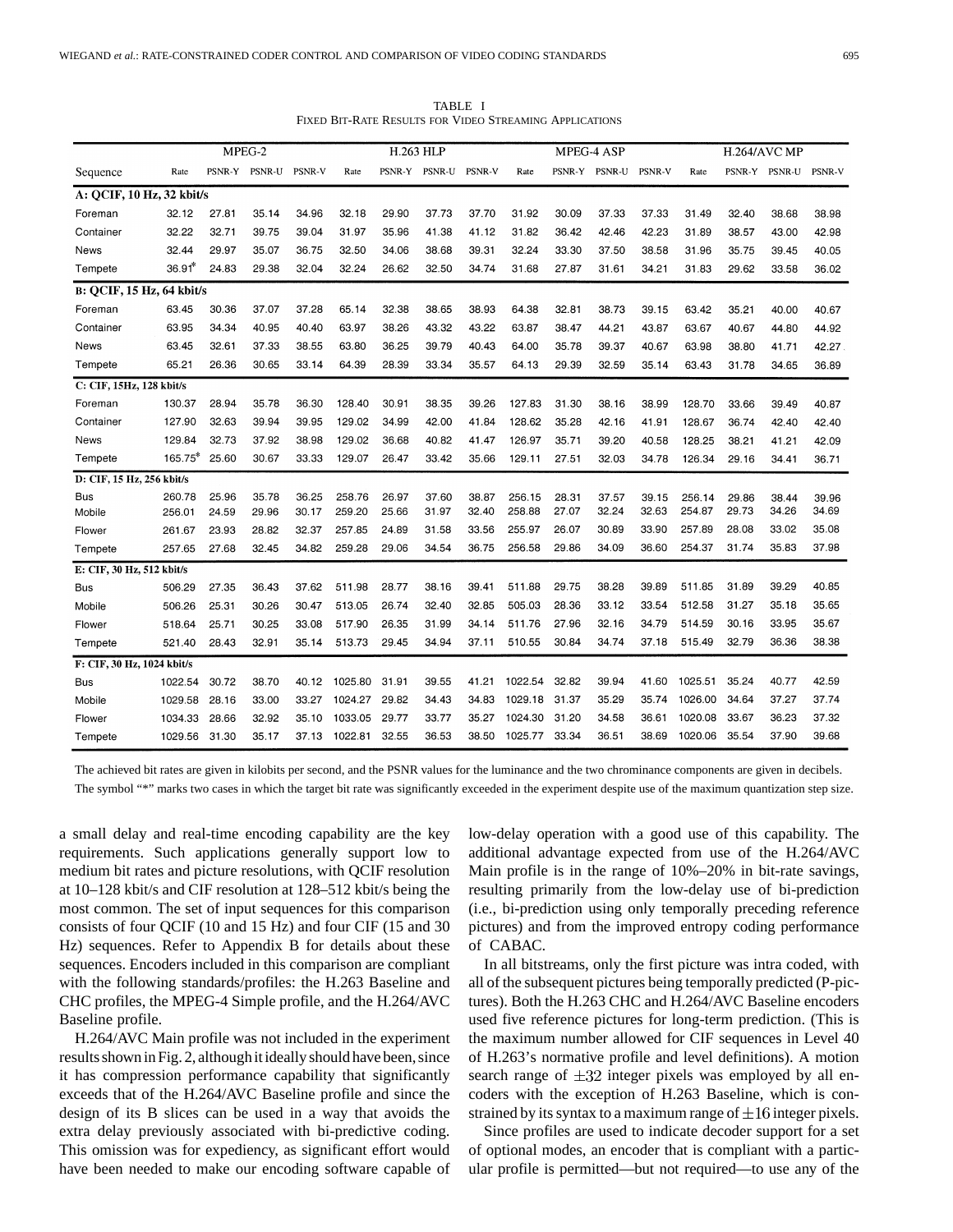

Fig. 1. Selected rate-distortion curves and bit-rate savings plots for video streaming applications.

TABLE II AVERAGE BIT-RATE SAVINGS FOR VIDEO STREAMING APPLICATIONS

|                     | Average bit-rate savings relative to: |                  |        |  |  |  |  |  |
|---------------------|---------------------------------------|------------------|--------|--|--|--|--|--|
| Coder               | MPEG-4 ASP                            | <b>H.263 HLP</b> | MPEG-2 |  |  |  |  |  |
| <b>H.264/AVC MP</b> | 37.44%                                | 47.58%           | 63.57% |  |  |  |  |  |
| MPEG-4 ASP          |                                       | 16.65%           | 42.95% |  |  |  |  |  |
| H.263 HLP           |                                       |                  | 30.61% |  |  |  |  |  |

optional modes supported in a that profile. With this in mind, encoders were configured by only including the optional modes from each profile that would produce the best possible rate-distortion performance, while satisfying the low delay and complexity requirements of interactive video applications.

As in the first experiment, we present both rate-distortion curves for luminance component, as well as plots of bit-rate savings relative to the poorest performing encoder. As should be expected, it is the H.263 Baseline encoder that provides the worst rate-distortion performance, and therefore it serves as the common basis for comparison. Fig. 2 shows the rate-distortion plots as well as the bit-rate savings plots for three selected test sequences. The average bit-rate savings results over the entire test set are given in Table III. In addition to the selected rate-distortion and bit-rate savings plots of Fig. 2, results for fixed target bit rates between 24 kbit/s for 10-Hz QCIF sequences and 256 kbits/s for 30-Hz CIF sequences are shown in Table IV.

It is immediately clear from these results that the next-generation H.264/AVC standard outperforms all of the other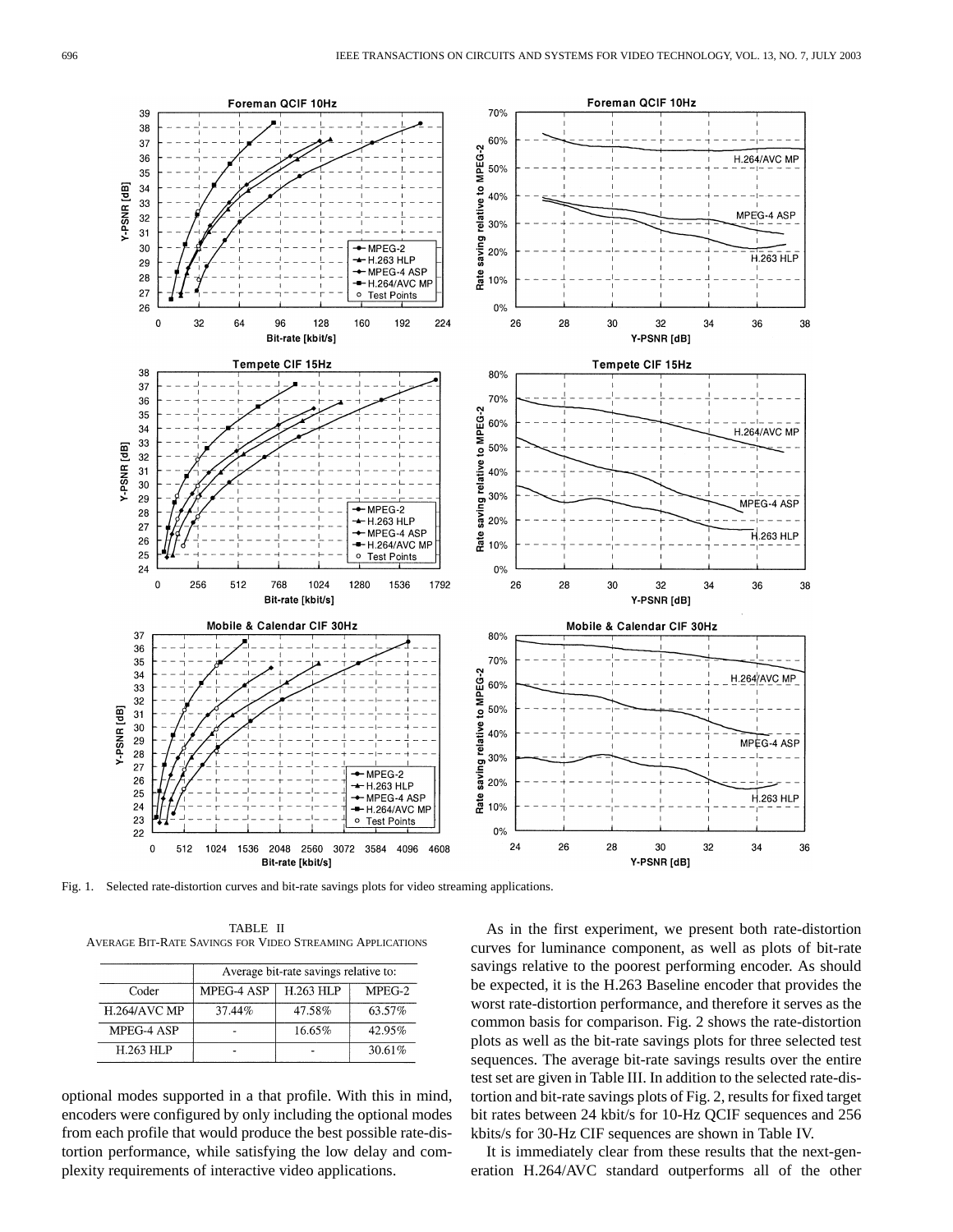

Fig. 2. Selected rate-distortion curves and bit-rate savings plot for videoconferencing applications (neglecting low-delay H.264/AVC MP).

TABLE III AVERAGE BIT-RATE SAVINGS FOR VIDEOCONFERENCING APPLICATIONS

|                     | Average bit-rate savings relative to: |           |            |  |  |  |  |  |
|---------------------|---------------------------------------|-----------|------------|--|--|--|--|--|
| Coder               | <b>H.263 CHC</b>                      | MPEG-4 SP | H.263 Base |  |  |  |  |  |
| <b>H.264/AVC BP</b> | 27.69%                                | 29.37%    | 40.59%     |  |  |  |  |  |
| <b>H.263 CHC</b>    |                                       | 2.04%     | 17.63%     |  |  |  |  |  |
| MPEG-4 SP           |                                       |           | 15.69%     |  |  |  |  |  |

(Neglecting low-delay H.264/AVC MP)

standards by a substantial margin. Bit-rate savings of more than 40% relative to H.263 Baseline are realized. Relative to H.263 CHC, H.264/AVC provides more than 25% bit-rate savings. These reported bit-rate savings are lower than the bit-rate savings measured in the first experiment for video streaming applications. This is mainly related to the fact that we have chosen typical videophone/videoconferencing sequences for the second experiment. These sequences are generally characterized by low or medium motion as well as low spatial detail. However, for H.264/AVC, the largest improvements of coding efficiency are obtained for complex sequences such as Mobile & Calendar. Furthermore, the H.264/AVC MP results for video streaming applications benefit from the usage of the highly efficient context-based arithmetic coding scheme that is not included in the Baseline profile of H.264/AVC.

By examining the relative rate-distortion performance of various standards and profiles included in this experiment, further insight into the gains in coding efficiency provided by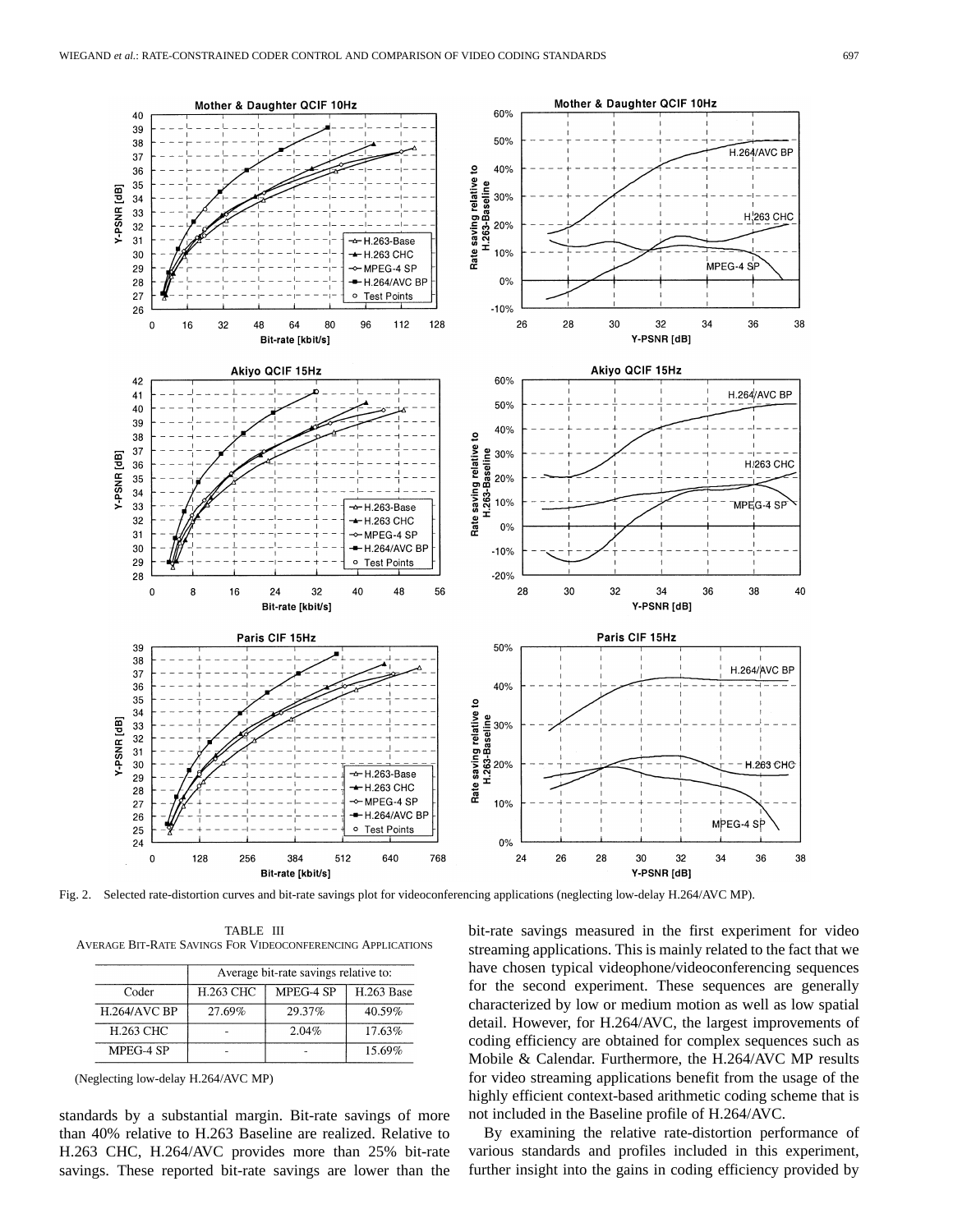TABLE IV FIXED BIT-RATE RESULTS FOR VIDEOCONFERENCING APPLICATIONS

|                           | H.263 Baseline |       |               | <b>H.263 CHC</b> |        |       |                      | MPEG-4 SP |        |       |                      | H.264/AVC Baseline |        |       |                      |       |
|---------------------------|----------------|-------|---------------|------------------|--------|-------|----------------------|-----------|--------|-------|----------------------|--------------------|--------|-------|----------------------|-------|
| Sequence                  | Rate           |       | PSNR-Y PSNR-U | <b>PSNR-V</b>    | Rate   |       | PSNR-Y PSNR-U PSNR-V |           | Rate   |       | PSNR-Y PSNR-U PSNR-V |                    | Rate   |       | PSNR-Y PSNR-U PSNR-V |       |
| A: OCIF, 10 Hz, 24 kbit/s |                |       |               |                  |        |       |                      |           |        |       |                      |                    |        |       |                      |       |
| Akiyo                     | 24.14          | 37.34 | 39.73         | 41.31            | 24.06  | 38.54 | 41.89                | 42.93     | 24.19  | 38.01 | 40.24                | 41.95              | 24.00  | 40.68 | 42.90                | 43.58 |
| Foreman                   | 24.21          | 27.73 | 35 39         | 34.95            | 24.25  | 28.52 | 37.39                | 37.37     | 24.09  | 29.10 | 36.27                | 35.95              | 23.87  | 30.08 | 37.45                | 37.58 |
| Mother & Daughter         | 23.78          | 31.27 | 36.49         | 36.32            | 23.82  | 31.68 | 37.80                | 37.65     | 23.97  | 31.75 | 36.62                | 36.37              | 24.08  | 33.19 | 37.96                | 37.71 |
| Silent                    | 24.08          | 31.12 | 35.44         | 36.93            | 23.90  | 32.31 | 37.28                | 38.83     | 24.14  | 31.68 | 35.51                | 37.02              | 24.09  | 32.42 | 36.34                | 38.07 |
| B: OCIF, 15 Hz, 32 kbit/s |                |       |               |                  |        |       |                      |           |        |       |                      |                    |        |       |                      |       |
| Akiyo                     | 32.31          | 37.93 | 40.53         | 41.87            | 32.05  | 38.68 | 41.97                | 42.98     | 31.76  | 38.62 | 41.12                | 42.60              | 32.07  | 41.15 | 43.22                | 43.95 |
| Foreman                   | 31.78          | 28.17 | 35.38         | 35.01            | 32.10  | 28.66 | 37.39                | 37.34     | 32.13  | 29.35 | 36.19                | 36.13              | 32.37  | 30.51 | 37.58                | 37.60 |
| Mother & Daughter         | 31.77          | 31.56 | 36.62         | 36.49            | 31.74  | 31.87 | 37.81                | 37.61     | 32.27  | 31.96 | 36.73                | 36.70              | 32.14  | 33.66 | 37.99                | 37.81 |
| Silent                    | 31.79          | 31.21 | 35.46         | 36.90            | 31.88  | 32.58 | 37.58                | 38.89     | 31.97  | 31.95 | 35.74                | 37.39              | 32.18  | 32.47 | 36.45                | 38.04 |
| C: CIF, 15 Hz, 128 kbit/s |                |       |               |                  |        |       |                      |           |        |       |                      |                    |        |       |                      |       |
| Carphone                  | 129.71         | 31.53 | 35.94         | 37.03            | 127.64 | 32.32 | 38.02                | 39.24     | 127.82 | 32.50 | 36.62                | 37.73              | 125.64 | 33.50 | 37.75                | 39.23 |
| Foreman                   | 128.32         | 29.92 | 36.40         | 37.00            | 127.97 | 30.76 | 38.50                | 39.39     | 128.65 | 31.52 | 37.71                | 38.45              | 127.24 | 32.96 | 38.77                | 40.06 |
| Paris                     | 127.38         | 28.30 | 33.30         | 33.84            | 128.29 | 29.34 | 35.56                | 36.32     | 127.95 | 29.18 | 33.59                | 34.25              | 128.52 | 30.81 | 35.80                | 36.18 |
| Sean                      | 129.74         | 36.64 | 40.56         | 41.07            | 128.47 | 37.91 | 41.71                | 42.29     | 127.37 | 36.75 | 40.50                | 41.31              | 129.89 | 39.46 | 42.22                | 43.05 |
| D: CIF, 30 Hz, 256 kbit/s |                |       |               |                  |        |       |                      |           |        |       |                      |                    |        |       |                      |       |
| Carphone                  | 258.89         | 32.47 | 36.35         | 37.54            | 256.20 | 33.31 | 38.20                | 39.62     | 256.71 | 33.34 | 36.99                | 38.20              | 257.42 | 34.39 | 37.79                | 39.21 |
| Foreman                   | 254.66         | 31.60 | 37.23         | 37.86            | 256.49 | 32.06 | 38.96                | 40.05     | 258.48 | 32.39 | 38.08                | 39.03              | 253.62 | 34.27 | 39.59                | 40.85 |
| Paris                     | 257.05         | 29.55 | 34.08         | 34.70            | 258.19 | 30.56 | 36.19                | 36.65     | 254.91 | 30.34 | 34.44                | 34.95              | 256.43 | 32.24 | 36.67                | 36.93 |
| Sean                      | 254.91         | 37.94 | 41.42         | 42.06            | 258.52 | 39.53 | 43.03                | 43.65     | 258.09 | 37.89 | 41.59                | 42.45              | 257.54 | 40.72 | 43.26                | 44.17 |

The achieved bit rates are given in kilobits per second, and the PSNR values for the luminance and the two chrominance components are given in decibels.

some of their key features can be obtained. For example, the MPEG-4 Simple profile provides approximately 15% bit-rate savings over H.263 Baseline. The technical features that should contribute to this improvement include allowing motion compensation on  $8 \times 8$  blocks, extrapolation of motion vectors over picture boundaries, and improved intra coding efficiency.1 Additional bit-rate savings of  $-7\%$  to 14% are provided by H.263 CHC. The main technical difference between H.263 CHC and MPEG-4 SP is that H.263 CHC supports multiframe motion-compensated prediction and uses a modified chrominance quantization step size, which noticeably improves the chrominance fidelity2 .

## *C. Entertainment-Quality Applications*

Our third experiment seeks to address coding efficiency for entertainment-quality applications, such as DVD-Video systems and HDTV. In such applications, sequences are generally encoded at resolutions of  $720\times480$  pixels and higher at average bit rates of 3 Mbit/s and up. Since the MPEG-2 standard is

2The rate-distortion as well as the bit-rate savings plots only consider the reconstruction quality of the luminance component.

the only standard commonly used in this application space, only its performance was compared to that of the H.264/AVC standard.

For this comparison we used a set of four interlaced-scan standard definition sequences at resolutions of  $720\times 576$  pixels (25 Hz) and four progressive-scan high-definition sequences at resolutions of  $1280 \times 720$  pixels (60 Hz); details about these sequences are specified in Appendix B.

Aside from the higher resolution source content, the experimental setup is very similar to that used in the video streaming applications test. The same encoding software was used for both standards, as well as similar coding options, including two B-pictures between each pair of anchor pictures, Lagrangian coder control, and full-search motion estimation with a range of  $\pm 32$  pixels. The MPEG-2 Visual encoder generated bitstreams that are compliant with the ML@MP and HL@MP conformance point for the standard definition and high-definition sequences, respectively. For H.264/AVC, the Main profile was used with five reference frames and CABAC as entropy coding. One key difference is that an I-picture was inserted every 480 ms for encoding the 25-Hz standard definition sequences and every 500 ms for encoding the 60-Hz high-definition sequences. Frequent periodic INTRA coded pictures are typical in entertainment-quality applications in order to enable fast random access. As in the streaming test, the quantization parameter for B-pictures was set in a way that the resulting quantization step size is approximately 20% larger than that for P-pictures for both codecs.

<sup>&</sup>lt;sup>1</sup>The maximum bit rate supported in any level of the Simple profile is only 384 kbits/s—a value that is exceeded by nearly every data point generated by the rate-distortion optimized encoder used in this test. Thus, only the simplest 30-Hz CIF content can really be encoded with acceptable visual quality while conforming to the bit-rate restrictions of this profile. We have chosen to ignore this constraint in our analysis in order to measure the performance of the underlying technology rather than the confining the analysis only to cases within all limits of the MPEG-4 Visual specification.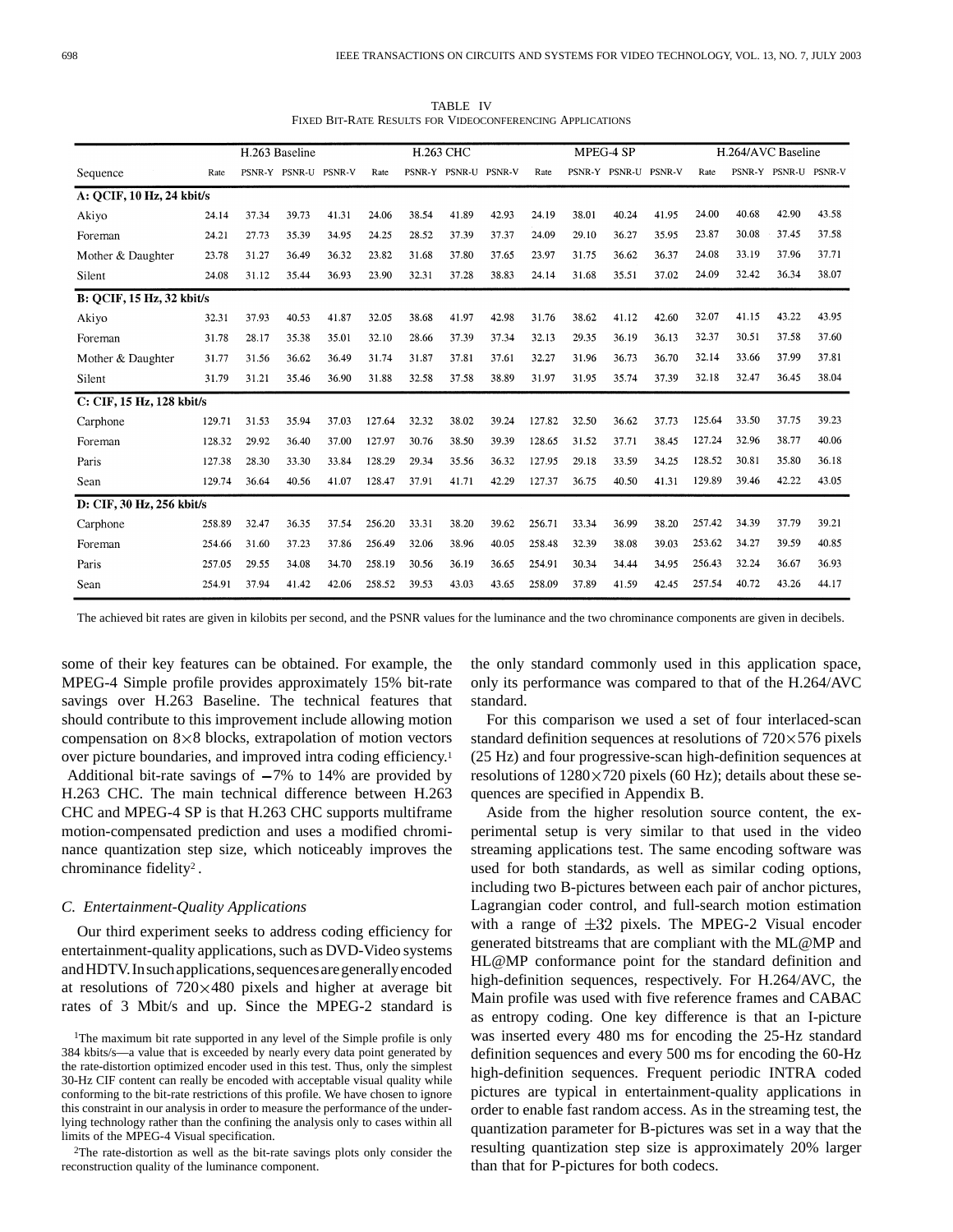

Fig. 3. Selected rate-distortion curve and bit-rate savings plot for entertainment-quality applications.

The rate-distortion curves generated by the two encoders, along with the computed bit-rate savings realized by H.264/AVC over MPEG-2 based on points of equal PSNR, are shown in Fig. 3 for three selected sequences. As in the previous tests, the H.264/AVC codec offers a significant rate savings advantage. At lower bit rates, savings lie between 45% and 65%, while at the higher bit rates, which are more common in entertainment-quality applications, rate savings of 25%–45% are realized. The average rate saving measured over the entire set of sequences and bit-rates range is about 45%.

## *D. Subjective Comparisons*

While PSNR is a convenient measure of distortion in video applications, it does not take into account all of the intricacies of

the human visual system, which is the ultimate judge of video quality. With this in mind, we have carried out a set of informal subjective visual tests in order to validate and complement the results that have been derived using PSNR-based comparison. The results of these tests indicate that H.264/AVC codec provides greater improvements in subjective quality over earlier standards than PSNR-based comparisons indicate.

One informal subjective test that was carried out at the HHI showed that for all cases in the streaming test set, sequences coded at 512 kbit/s with H.264/AVC are subjectively equivalent to the same sequences coded at 1024 kbit/s with MPEG-4 Visual. This corresponds to a bit-rate savings of H.264/AVC against MPEG-4 Visual of about 50% for these bit rates, which is in general larger than the savings indicated on the rate-distor-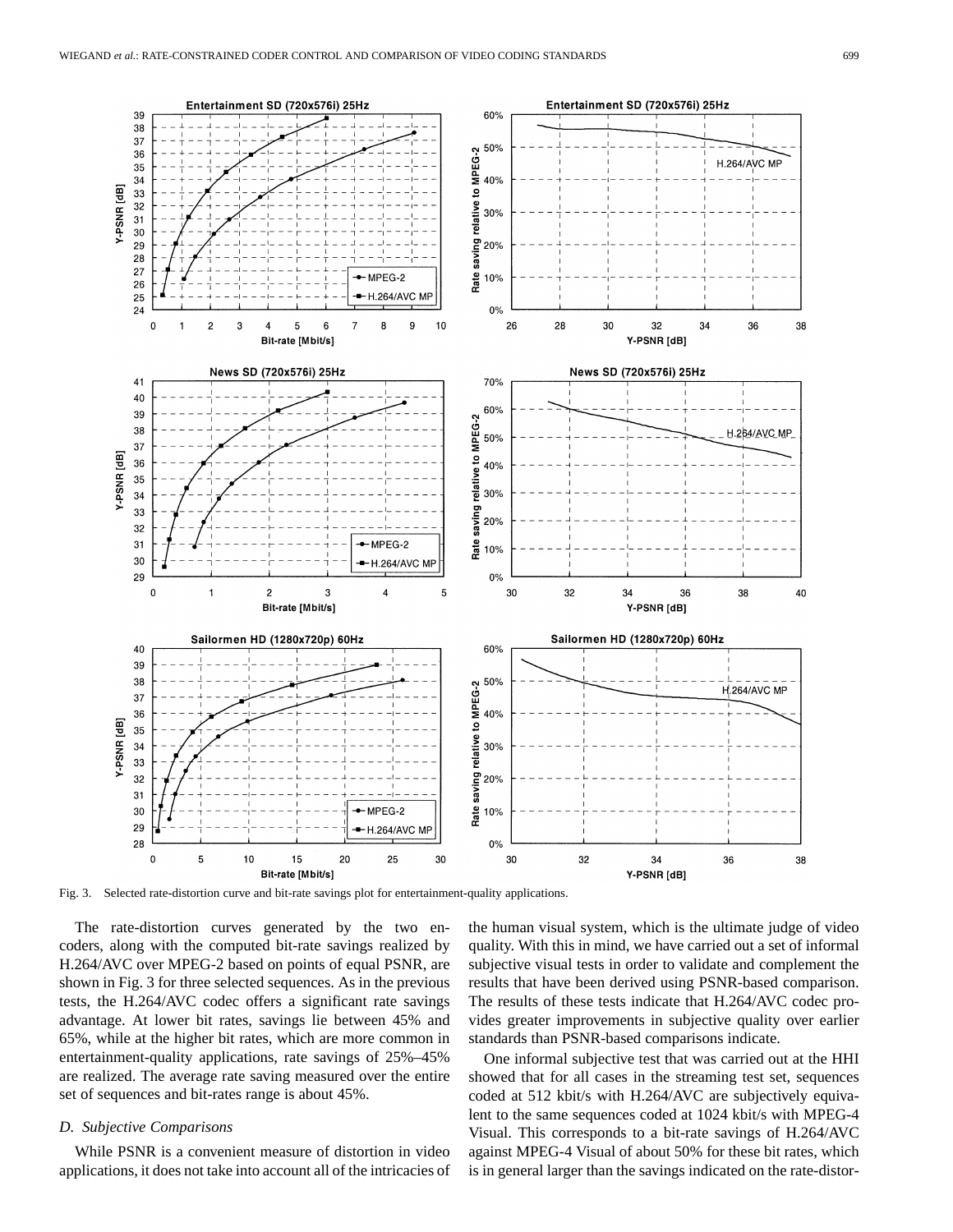Name Res. Duration Characteristics QCIF Foreman 10 sec. Fast camera and content motion with pan at the end **Container Ship** QCIF 10 sec. Still camera on slow moving scene **News**  $\overline{OCIF}$  $10$  sec. Still camera on human subjects with synthetic background Tempete  $\overline{QCIF}$ 8.67 sec. Camera zoom; spatial detail; fast random motion **Bus**  $\overline{\text{CIF}}$ 5 sec. Fast translational motion and camera panning; moderate spatial detail Flower Garden  $\overline{\text{CIF}}$ 8.33 sec. Slow and steady camera panning over landscape; spatial and color detail Mobile & Calendar  $CIF$ 8.33 sec. Slow panning and zooming; complex motion; high spatial and color detail Tempete  $CIF$ 8.67 sec. Camera zoom; spatial detail; fast random motion

TABLE V INPUT SEQUENCES USED IN THE COMPARISON FOR VIDEO STREAMING APPLICATIONS

tion plots. At lower bit rates, the tests seem to indicate bit-rate savings between 30%–40%.

In a second set of informal subjective tests performed at UB Video, several H.264/AVC, MPEG-4 ASP, and H.263 CHC sequences with equivalent luminance PSNR were compared by a large number of viewers. Constant quantization parameters and no B-pictures were used by all encoders. The recommended de-blocking and de-ringing filters were applied as a post-process to the MPEG-4 ASP decoded sequences. The Test Model de-ringing filter was also applied to the H.263 CHC decoded sequences. Comparisons were made on each sequence between H.264/AVC and each of the other encoders, at both low and high bit rates. While each pair of sequences had nearly identical PSNR values, the test subjects indicated a significant preference for the H.264/AVC sequences relative to the MPEG-4 ASP sequences. The preference toward H.264/AVC was strongest on the low-bit-rate coded sequences. Again, these results indicate that the bit-rate savings that can be achieved using H.264/AVC to achieve essentially equivalent visual quality as other standards are even larger than what the PSNR-based results indicate. Finally, we note that in the H.264/AVC to H.263 CHC comparison, only a minor preference toward H.264/AVC was expressed, on average. The results of these tests suggest that the use of a de-blocking filter inside the motion compensation loop, as found in H.263 CHC and H.264/AVC but not MPEG-4 ASP, may have an impact on subjective visual quality beyond what is reflected in PSNR-based results.

Similar subjective comparisons were made between the MPEG-2 and H.264/AVC sequences encoded for the entertainment-quality test. Again, the results illustrated that the bit-rate savings that are provided by H.264/AVC are larger when subjective visual quality is used rather than PSNR measurements to determine points of equivalent quality. Approximately 10%–15% greater rate savings were observed for the H.264/AVC codec over a range of bit rates through subjective evaluation. At low bit rates, H.264/AVC was perceived to provide equivalent quality at a bit rate reduced by 70% from that of MPEG-2. At higher bit rates, rate savings of approximately 40% were determined based on the evaluation by the test subjects.

#### V. CONCLUSIONS

The performance of the H.264/AVC compliant encoder in all experiments clearly demonstrates the potential importance of this standard in future applications of video streaming as well as interactive video coding. Although H.264/AVC coding shares the common hybrid video coding structure with previous standards, there are significant differences that provide substantial coding gains. The main difference between H.264/AVC and most previous standards is the largely increased flexibility, which provides increased coding efficiency for potentially increased computational complexity at the encoder. This would require intelligent implementation and coder control strategies, especially in streaming and broadcast applications.

## APPENDIX I VIDEO CODECS

The software implementations used in the comparisons are as follows.

- *MPEG-2:* MPEG Software Simulation Group version 1.2. Public software, modified to include Lagrangian rate-distortion optimization. See http://www.mpeg.org/MSSG.
- *H.263:* University of British Columbia Signal Processing and Multimedia Group (UBC-SPMG), H.263 code library version 0.3. Available to ITU-T members and academic research organizations. See http://www.ece.ubc.ca/spmg/h263plus/h263plus.html.
- *MPEG-4:* The HHI MoMuSys-based rate-distortion optimized coder and the UB Video's *UB-Stream* version 2.0. Those two codecs were used to generate the anchors in MPEG's recent coding efficiency tests. See http://bs.hhi.de/~wiegand/ICG-Project-RDO.html and http://www.ubvideo.com.
- *H.264/AVC*: JVT JM-61e implementation developed by JVT members and with rate-distortion optimization by the HHI. Available at http://bs.hhi.de/~suehring/tml/download/jm61e.zip.

The various standard decoders together with bitstreams of all test cases presented in this paper can be downloaded at ftp://ftp.hhi.de/ieee-tcsvt/.

## APPENDIX II

#### TEST SEQUENCES

Details about the input video sequences used in the comparisons for video streaming, videoconferencing, and entertainment applications are listed in Tables V–VII, respectively. All sequences use the YUV 4:2:0 color format, in which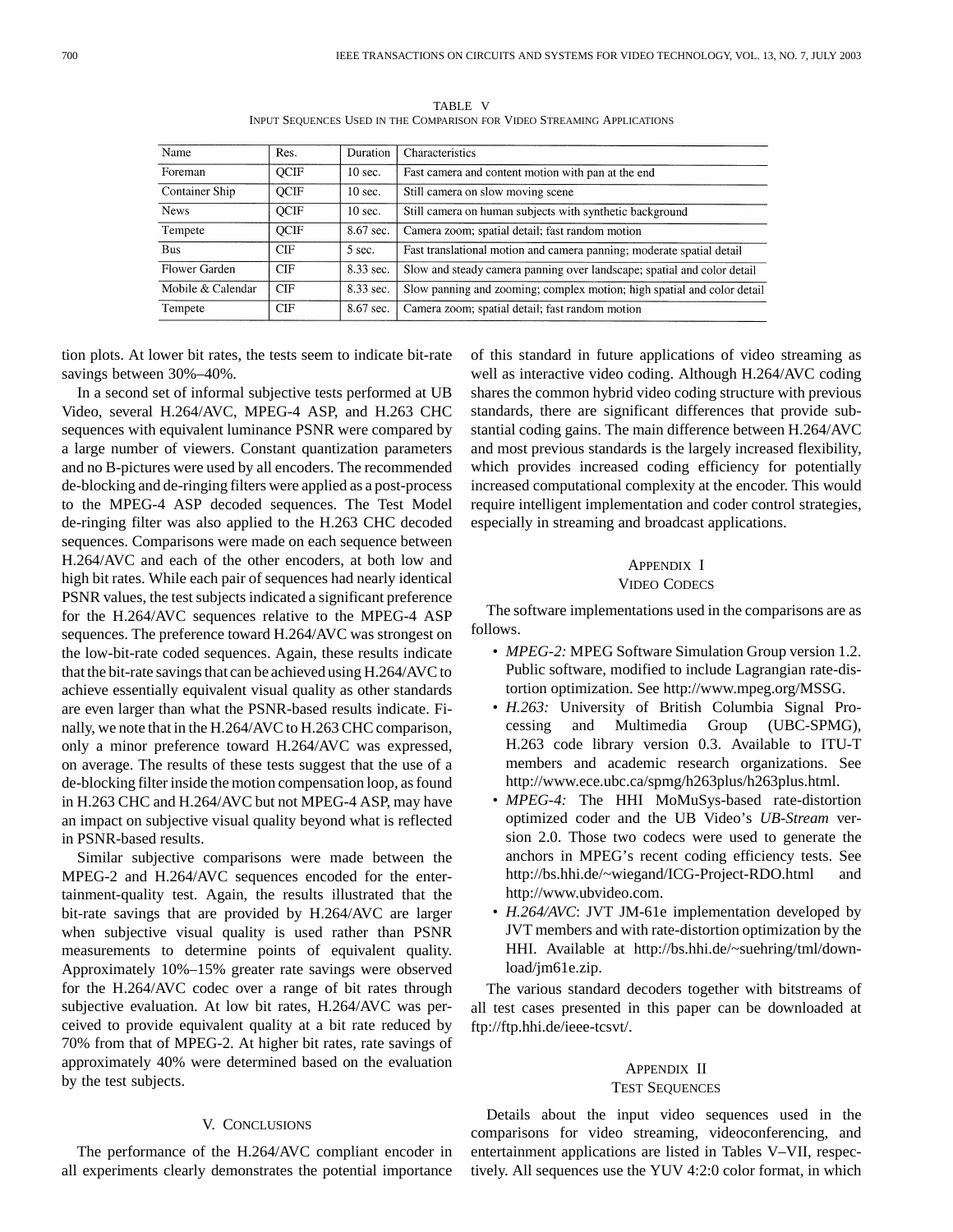TABLE VI INPUT SEQUENCES USED IN THE COMPARISON FOR VIDEOCONFERENCING APPLICATIONS

| Name              | Res.       | Duration          | Characteristics                                                   |
|-------------------|------------|-------------------|-------------------------------------------------------------------|
| Akiyo             | OCIF       | $10$ sec.         | Still camera on human subject with synthetic background           |
| Foreman           | OCIF       | 10 sec.           | Fast camera and content motion with pan at the end                |
| Silent            | OCIF       | 10 sec.           | Still camera but fast moving subject                              |
| Mother & Daughter | OCIF       | $10 \text{ sec.}$ | Still camera on human subjects                                    |
| Carphone          | <b>CIF</b> | 10 sec.           | Fast camera and content motion with landscape passing             |
| Foreman           | <b>CIF</b> | 10 sec.           | Fast camera and content motion with pan at the end                |
| Paris             | CIF        | 10 sec.           | Still camera on human subjects; typical videoconferencing content |
| Sean              | <b>CIF</b> | $10 \text{ sec.}$ | Still camera on human subject with synthetic background           |

TABLE VII INPUT SEQUENCES USED IN THE COMPARISON FOR ENTERTAINMENT APPLICATIONS

| Translational and random motion; high spatial detail    |
|---------------------------------------------------------|
|                                                         |
| Camera zoom, highly complex motion, high spatial detail |
|                                                         |

the two chrominance components are down-sampled by a factor of two in each spatial direction. The sequences used in the first two comparisons are popular QCIF and CIF resolution test sequences used in the video standards community.

# APPENDIX III PERFORMANCE MEASURES

Since it is the most widely accepted objective measure of visual distortion, PSNR of the luminance component is our primary means of measuring visual distortion. The PSNR between the reconstructed  $(s')$  and the original  $(s)$  video signal for the set of pixels in  $\boldsymbol{A}$  is determined via

$$
PSNR = 10 \log_{10} \frac{255^2}{MSE} dB
$$
\n(13)

with

$$
MSE = \frac{1}{|\mathbf{A}|} SSD
$$
 (14)

where the SSD is given via (6) and  $|A|$  specifies the number of pixels in  $\boldsymbol{A}$ .

For each test case and sequence, results are presented in a set of rate-distortion curves, with one curve for each encoder being evaluated. A curve is generated by encoding each sequence several times with different quantization step sizes, which are held constant throughout each of the coding passes. The average PSNR for each of the three components over all of the frames in the sequence is recorded and plotted versus the average bit rate. These results indicate differences in achievable rate-distortion performance between different standards.

A more practical and tangible quantity to measure is the percentage bit-rate savings that one standard can provide relative to another, while achieving equivalent visual quality. These calculations can be made by interpolating between points on two rate-distortion curves, aligning points of equal distortion, and then computing the difference in bit rate between these points. In order to make such comparisons between several rate-distortion curves, the curve of the encoder with the poorest performance is used as a common base for comparison against all of the other encoders. This can be expressed as

$$
S(\text{PSNR}) = 100 \cdot \frac{A(\text{PSNR}) - B(\text{PSNR})}{A(\text{PSNR})} \%
$$
 (15)

where  $B$  and  $A$  represent the bit rates necessary to achieve a given PSNR value, using the encoder in question  $(B)$  and the common anchor encoder  $(A)$ , respectively.

While these objective measures are convenient and widely accepted, we recognize that the ultimate judge of quality is the human viewer. To this end, small-scale informal subjective tests were conducted in order to validate the results found using PSNR measures. Sequences used in the tests achieved a target bit rate, within a tolerance of  $\pm 2\%$  by selecting the necessary fixed quantizer to achieve the rate. One change in the quantizer value was permitted at some point in the sequence, to facilitate meeting the target rate within the small tolerance.

#### ACKNOWLEDGMENT

The authors would like to thank the JVT for the collaborative work and the technically outstanding discussions and contributions that enabled this analysis.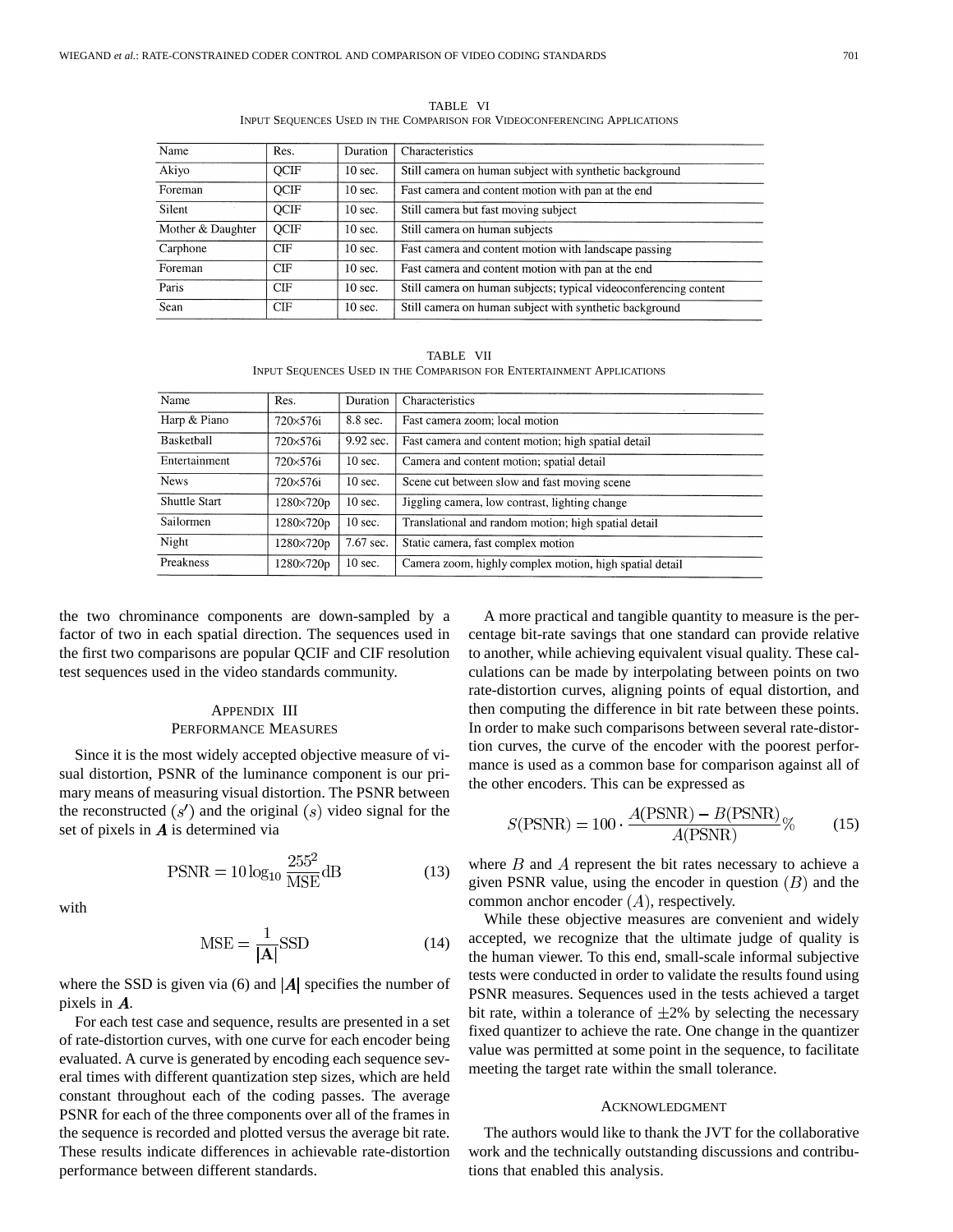#### **REFERENCES**

- [1] "Generic Coding of Moving Pictures and Associated Audio Information - Part 2: Video," ITU-T and ISO/IEC JTC1, ITU-T Recommendation H.262—ISO/IEC 13 818-2 (MPEG-2), 1994.
- [2] "Video Coding for Low Bitrate Communication Version 1," ITU-T, ITU-T Recommendation H.263, 1995.
- [3] "Coding of Audio-Visual Objects—Part 2: Visual," ISO/IEC JTC1, ISO/IEC 14 496-2 (MPEG-4 visual version 1), 1999.
- [4] T. Wiegand, G. J. Sullivan, and A. Luthra, "Draft ITU-T Recommendation H.264 and Final Draft International Standard 14496-10 Advanced Video Coding," Joint Video Team of ISO/IEC JTC1/SC29/WG11 and ITU-T SG16/Q.6, Doc. JVT-G050rl, Geneva, Switzerland, May 2003.
- [5] T. Wiegand and B. D. Andrews, "An Improved H.263 Coder Using Rate-Distortion Optimization,", Tampere, Finland, ITU-T/SG16/Q15-D-13, 1998.
- [6] M. Gallant, G. Cote, and F. Kossentini, "Description of and Results for Rate-Distortion Based Coder,", Tampere, Finland, ITU-T/SG16/Q15-D-47, 1998.
- [7] "Video Codec Test Model Near-Term Number 10 (TMN-10),", Tampere, Finland, ITU-T/SG 16/VCEG (formerly Q.15, now Q.6), 1998.
- [8] "Working draft number 2, revision 8 (WD-2 rev 8)," in *Joint Video Team of ISO/IEC MPEG and ITU-T VCEG, JVT-B118r8*, T. Wieg, Ed., Apr. 2002.
- [9] "MPEG-4 Video Verification Model 18.0 (VM-18)," ISO/IEC JTC1/SC29/WG11, Doc. MPEG-N3908, 2001.
- [10] "Test Model 5," ISO/IEC JTC1/SC29/WG11, Doc. MPEG-N0400, 1993.
- [11] "Video Codec for Audiovisual Services at  $p \times 64$  Kbit/s Version 1," ITU-T, ITU-T Recommendation H.261, 1990.
- [12] J. L. Mitchell, W. B. Pennebaker, C. Fogg, and D. J. LeGall, *MPEG Video Compression Standard*. New York: Chapman & Hall, 1997.
- [13] B. G. Haskell, A. Puri, and A. N. Netravalli, *Digital Video: An Introduction to MPEG-2*. New York: Chapman & Hall, 1997.
- [14] "Coding of Moving Pictures and Associated Audio for Digital Storage Media at up to About 1.5 Mbit/s—Part 2: Video," ISO/IEC JTC1, ISO/IEC 11 172-2 (MPEG-1), 1993.
- [15] G. Côté, B. Erol, M. Gallant, and F. Kossentini, "H:263+: Video coding at low bit rates," *IEEE Trans. Circuits Syst. Video Technol.*, vol. 8, pp. 849–866, Nov. 1998.
- [16] T. Wiegand, G. J. Sullivan, G. Bjøntegaard, and A. Luthra, "Overview of the H.264/AVC video coding standard"," *IEEE Trans. Circuits Syst. Video Technol.*, vol. 13, pp. 560–576, July 2003.
- [17] M. Flierl and B. Girod, "Generalized B pictures and the draft H.264/AVC video compression standard"," *IEEE Trans. Circuits Syst. Video Technol.*, vol. 13, pp. 587–597, July 2003.
- [18] D. Marpe, H. Schwarz, and T. Wiegand, "Context-adaptive binary arithmetic coding for H.264/AVC," *IEEE Trans. Circuits Syst. Video Technol.*, vol. 13, pp. 620–636, July 2003.
- [19] T. Stockhammer, M. M. Hannuksela, and T. Wiegand, "H.264/AVC in wireless environments," *IEEE Trans. Circuits Syst. Video Technol.*, vol. 13, pp. 657–673, July 2003.
- [20] H. Everett, "Generalized lagrange multiplier method for solving problems of optimum allocation of resources," *Oper. Res.*, vol. 11, pp. 399–417, 1963.
- [21] Y. Shoham and A. Gersho, "Efficient bit allocation for an arbitrary set of quantizers," *IEEE Trans. Acoust., Speech, Signal Processing*, vol. 36, pp. 1445–1453, Sept. 1988.
- [22] T. Wiegand, X. Zhang, and B. Girod, "Long-term memory motion-compensated prediction," *IEEE Trans. Circuits Syst. Video Technol.*, vol. 9, pp. 70–84, Feb. 1999.
- [23] T. Wiegand and B. Girod, *Multi-Frame Motion-Compensated Prediction for Video Transmission*. Norwell, MA: Kluwer, 2001.
- [24] G. J. Sullivan and T. Wiegand, "Rate-distortion optimization for video compression," *IEEE Signal Processing Mag.*, vol. 15, pp. 74–90, Nov. 1998.
- [25] G. J. Sullivan and R. L. Baker, "Rate-distortion optimized motion compensation for video compression using fixed or variable size blocks," in *Proc. GLOBECOM'91*, Phoenix, AZ, Dec. 1991, pp. 85–90.
- [26] T. Wiegand, M. Lightstone, D. Mukherjee, T. G. Campbell, and S. K. Mitra, "Rate-distortion optimized mode selection for very low bit rate video coding and the emerging H.263 standard," *IEEE Trans. Circuits Syst. Video Technol.*, vol. 6, pp. 182–190, Apr. 1996.
- [27] T. Wiegand and B. Girod, "Lagrangian multiplier selection in hybrid video coder control," in *Proc. ICIP 2001*, Thessaloniki, Greece, Oct. 2001.
- [28] "Call for Proposals on New Tools for Video Compression Technology," ISO/IEC JTC1/SC29/WG11, Doc. MPEG-N4065, 2001.



**Thomas Wiegand** received the Dr.-Ing. degree from the University of Erlangen-Nuremberg, Germany, in 2000 and the Dipl.-Ing. degree in electrical engineering from the Technical University of Hamburg-Harburg, Germany, in 1995.

He is the Head of the Image Communication Group in the Image Processing Department, Fraunhofer–Institute for Telecommunications – Heinrich Hertz Institute (HHI), Berlin, Germany. During 1997 to 1998, he was a Visiting Researcher at Stanford University, Stanford, CA, and served as a Consultant

to 8x8, Inc., Santa Clara, CA. From 1993 to 1994, he was a Visiting Researcher at Kobe University, Kobe, Japan. In 1995, he was a Visiting Scholar at the University of California at Santa Barbara, where he began his research on video compression and transmission. Since then, he has published several conference and journal papers on the subject and has contributed successfully to the ITU-T Video Coding Experts Group (ITU-T SG16 Q.6—VCEG)/ISO/IEC Moving Pictures Experts Group (ISO/IEC JTC1/SC29/WG11—MPEG)/Joint Video Team (JVT) standardization efforts and holds various international patents in this field. He has been appointed as the Associated Rapporteur of the ITU-T VCEG (October 2000), the Associated Rapporteur/Co-Chair of the JVT that has been created by ITU-T VCEG and ISO/IEC MPEG for finalization of the H.264/AVC video coding standard (December 2001), and the Editor of the H.264/AVC video coding standard (February 2002).



**Heiko Schwarz** received the Dipl.-Ing. degree in electrical engineering in 1996 and the Dr.-Ing. degree in 2000, both from the University of Rostock, Rostock, Germany.

In 1999, he joined the Fraunhofer-Institute for Communications, HHI, Berlin, Germany. Since then, he has contributed successfully to the ITU-T Video Coding Experts Group (VCEG) and the Joint Video Team (JVT) standardization efforts. His research interests include image and video compression, video communication as well as signal processing



**Anthony Joch** received the B.Eng. degree in computer engineering from McMaster University, Hamilton, ON, Canada, in 1999, and the M.A.Sc. degree in electrical engineering from the University of British Columbia, Vancouver, BC, Canada, in 2002.

In 2000, he joined UB Video Inc., Vancouver, BC, where he is currently a Senior Engineer involved in the development of software codecs for the H.264/MPEG-4 AVC standard. His research interests include reduced-complexity algorithms for

video encoding, video pre- and post-processing, and multimedia systems. He has been an active contributor to the H.264/MPEG-4 AVC standardization effort, particularly in the area of deblocking filtering and as a co-chair of the ad-hoc group for bitstream exchange.



**Faouzi Kossentini** (S'89–M'95–SM'98) received the B.S., M.S., and Ph.D. degrees from the Georgia Institute of Technology, Atlanta, in 1989, 1990, and 1994, respectively.

He is presently the President and Chief Executive Officer of UB Video, Vancouver, BC, Canada. He is also an Associate Professor in the Department of Electrical and Computer Engineering, University of British Columbia, Vancouver, BC, Canada, performing research in the areas of signal processing, communications, and multimedia. He has co-au-

thored over 150 journal papers, conference papers, and book chapters. He has also participated in numerous international ISO and ITU-T activities involving the standardization of coded representation of audiovisual information.

Dr. Kossentini was an Associate Editor for the IEEE TRANSACTIONS ON IMAGE PROCESSING and the IEEE TRANSACTIONS ON MULTIMEDIA and a Vice General Chair for ICIP-2000.